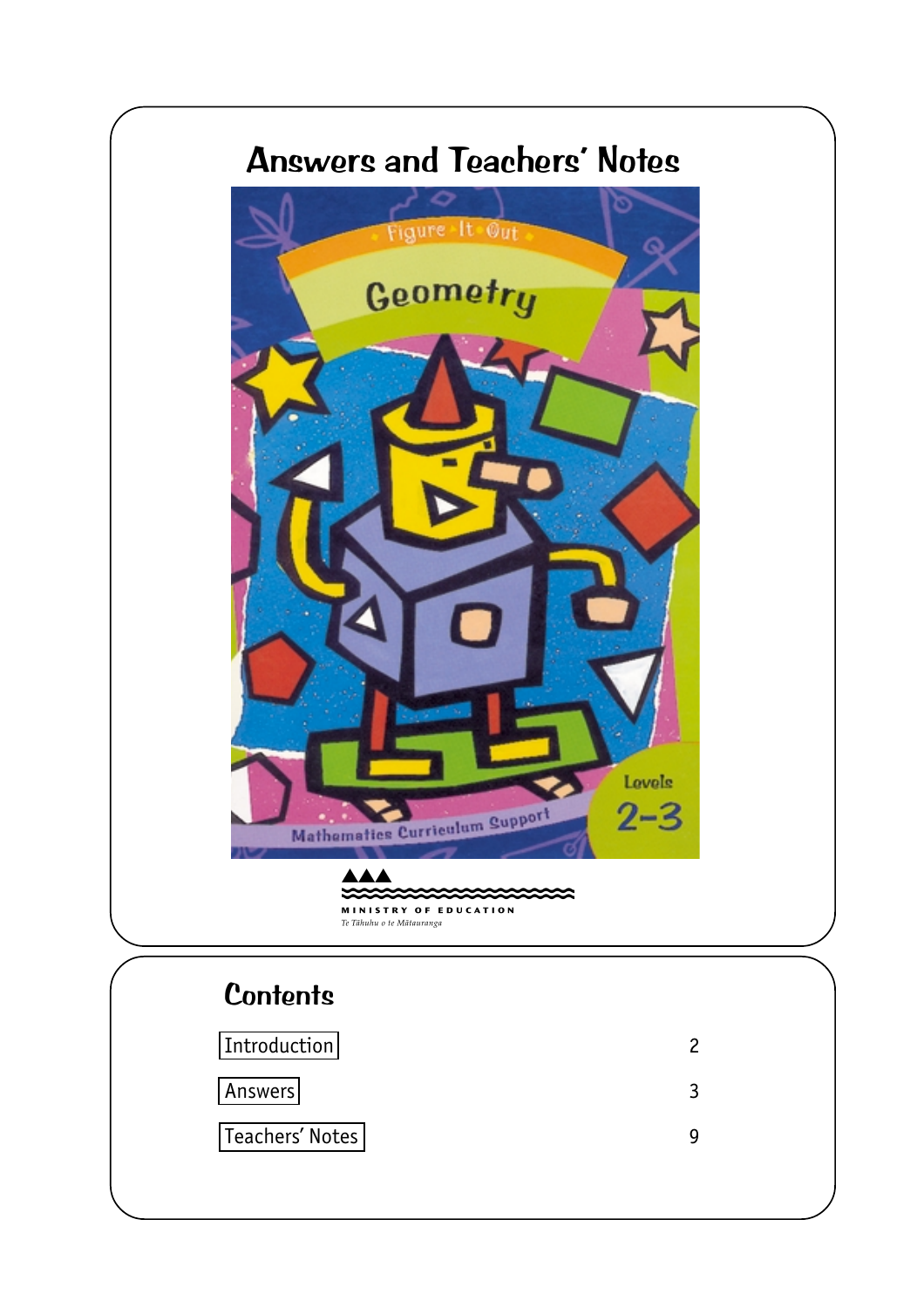## <span id="page-1-0"></span>Introduction

The Figure It Out series is designed to support *Mathematics in the New Zealand Curriculum*. The booklets have been developed and trialled by classroom teachers and mathematics educators. The series builds on the strengths of a previous series of mathematics booklets published by the Ministry of Education, the School Mathematics supplementary booklets.

Figure It Out is intended to supplement existing school mathematics programmes and can be used in various ways. It provides activities and investigations that students can work on independently or co-operatively in pairs or groups. Teachers can select particular activities that provide extension to work done in the regular classroom programme. Alternatively, teachers may wish to use all or most of the activities in combination with other activities to create a classroom programme. The booklets can be used for homework activities, and the relevant section in the teachers' notes could be copied for parents. These notes may also provide useful information that could be given as hints to students.

There are eight booklets for levels 2–3: one booklet for each content strand, one on problem solving, one on basic facts, and a theme booklet. Each booklet has its own *Answers and Teachers' Notes*. The notes include relevant achievement objectives, suggested teaching approaches, and suggested ways to extend the activities. The booklets in this set (levels 2–3) are suitable for most students in year 4. However, teachers can decide whether to use the booklets with older or younger students who are also working at levels 2–3.

The booklets have been written in such a way that students should be able to work on the material independently, either alone or in groups. Where applicable, each page starts with a list of equipment that the students will need in order to do the activities. Students should be encouraged to be responsible for collecting the equipment they need and returning it at the end of the session.

Many of the activities suggest different ways of recording the solution to a problem. Teachers could encourage students to write down as much as they can about how they did investigations or found solutions, including drawing diagrams. Where possible, suggestions have been made to encourage discussion and oral presentation of answers, and teachers may wish to ask the students to do this even where the suggested instruction is to write down the answer.

The ability to communicate findings and explanations, and the ability to work satisfactorily in team projects, have also been highlighted as important outcomes for education. Mathematics education provides many opportunities for students to develop communication skills and to participate in collaborative problem-solving situations. *Mathematics in the New Zealand Curriculum*, page 7

Students will have various ways of solving problems or presenting the process they have used and the solution. Successful ways of solving problems should be acknowledged, and where more effective or efficient processes can be used, students can be encouraged to consider other ways of solving the problem.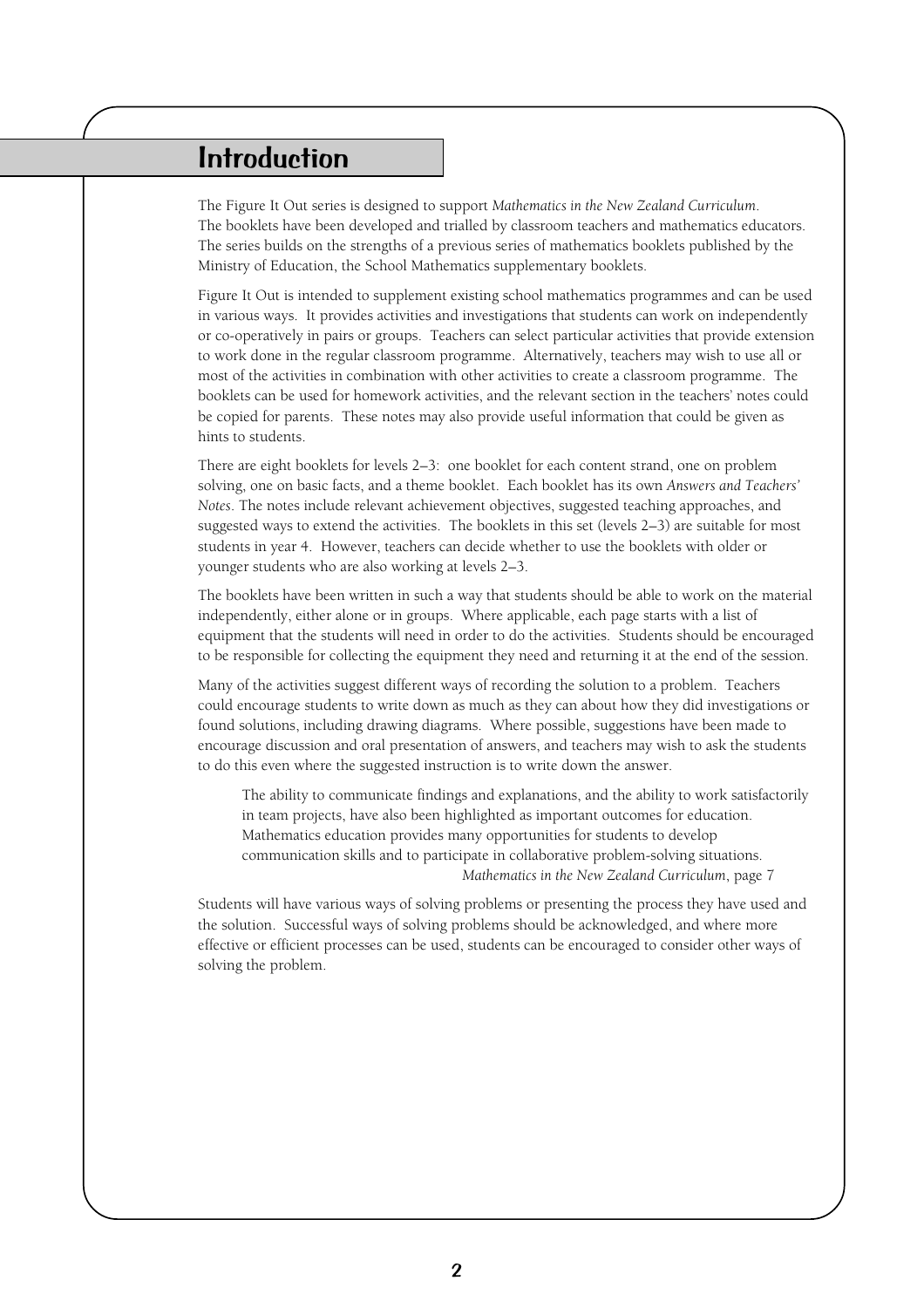<span id="page-2-0"></span>

## Page 1: Shapes in Life

## **Activity**

Answers will vary.

# Page 2: Post It!

## Activity One

- **1.** cylinder
- **2.** pyramid
- **3.** cube: the square hole and the circle (if the circle is big enough) cone: the triangle hole and the circle hole

## Activity Two

Answers will vary.

## Page 3: Pattern Play

### Activity One

**1.** and **2.** Students will not be able to fit together the repeated shape of a circle or a hexagon without gaps, but they should be able to repeat equal-sided shapes, such as squares, triangles, and rectangles.

## Activity Two

**1. a.** and **b.** Classmate to check

**2. a.**– **d.** Teacher to check

## Activity Three

Answers will vary.

# Page 4: In Shape to Race

## **Activity**

Route 1 can be followed only by big red or blue blocks that are squares, rectangles, or hexagons.

Route 2 can be followed only by red or blue blocks that are triangles, circles, or hexagons.

Any block can get to the finish if it is not yellow and students choose the correct route for that block.

# Page 5: Mind Boggle

## Activity One

Amy's shape is a blue hexagon that is thin and small.

Priya's shape is a yellow square that is thick and big.

Ralph's shape is a red rectangle that is thin and small.

## Activity Two

- Space 1: yellow hexagonal blocks
- Space 2: large yellow blocks
- Space 3: large hexagonal blocks
- Space 4: large, yellow hexagonal blocks

# Page 6: Shaping Up

## Activity One

**1.** Some possible answers are:

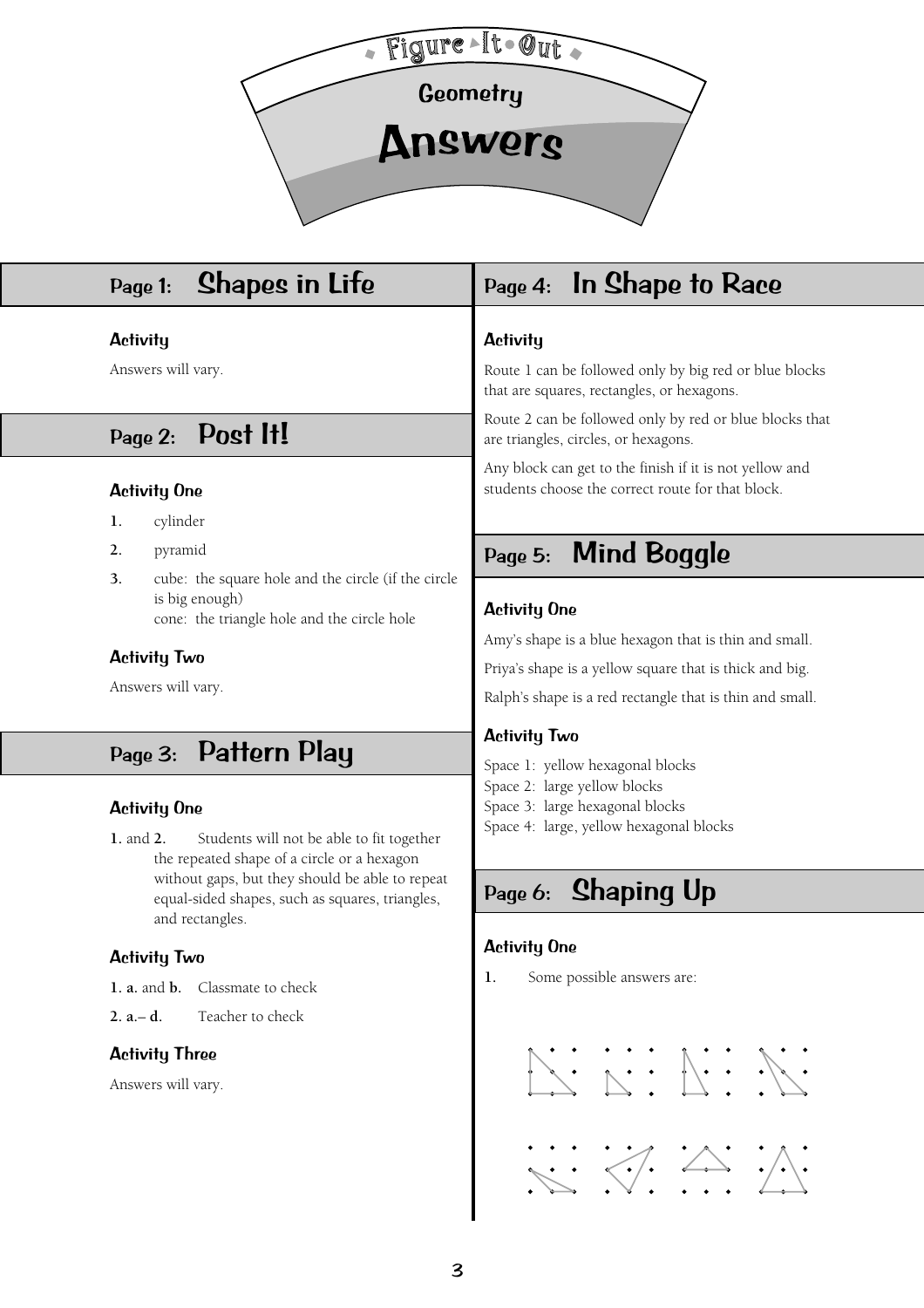**2.** Some possible answers are:



## Activity Two











# Page 7: Changing Shape

## Activity One

Some possible answers:



## Activity Two

**1.** and **2.** Teacher to check

# Page 8: Boxes of Tricks

## Activity One

- **1.** Pentominoes are combinations of five squares joined side to side.
- **2.** No. An open cube is a cube box with no lid.
- **3.** 12









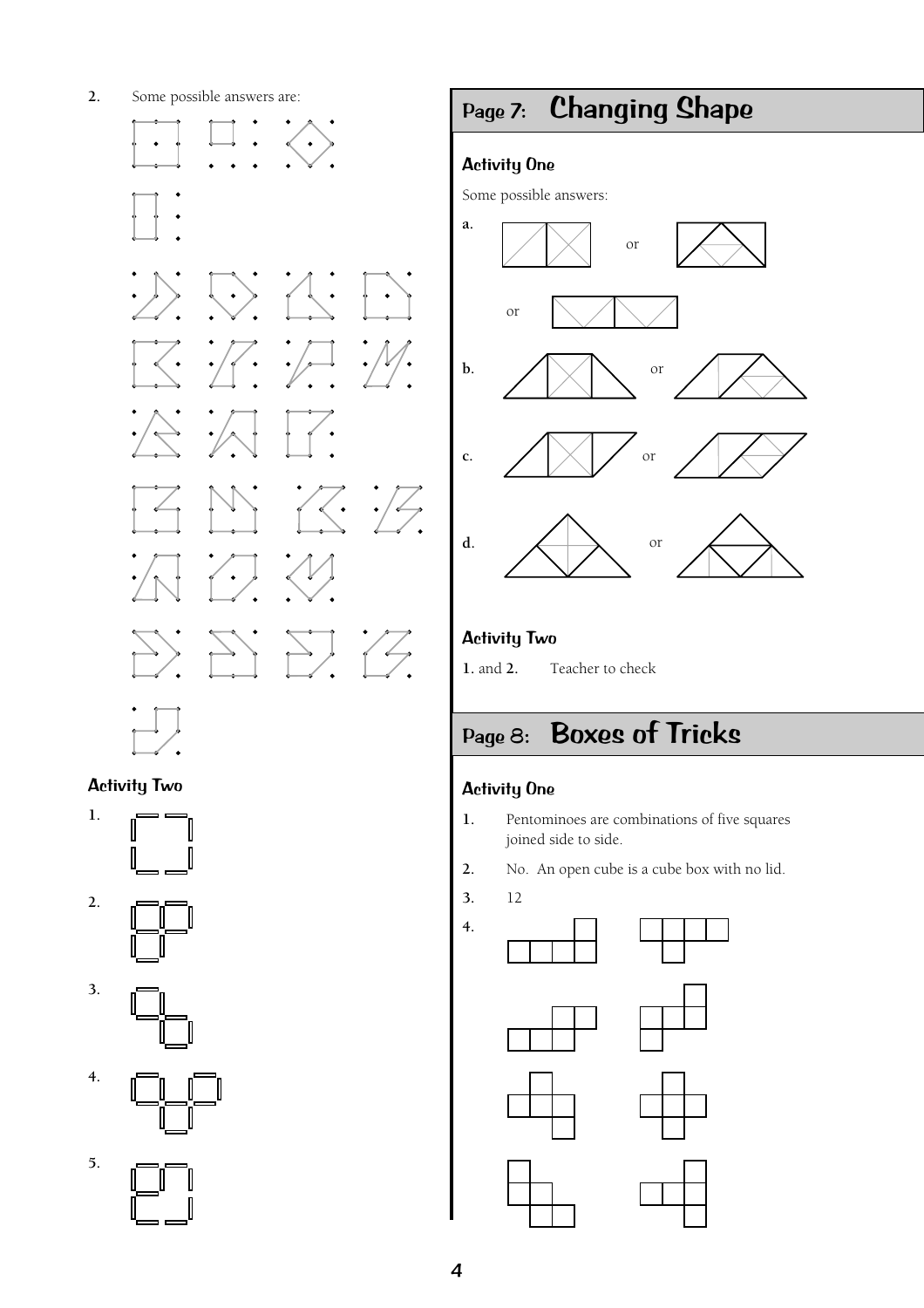

## Activity Two



**2.** The first two shown in the answer to question **1** will fold to form a tetrahedron.

# Page 9: Roll Over

### Activity One

- **1.** Sian's method does work.
- **2.** Teacher or classmate to check

#### Activity Two

The faces of the house are rectangles and pentagons.

## Page 10: Little Boxes

### **Activity**

- **1. a.** 4
	- **b.** 6
- **2.** Answers will vary.
- **3.** Teacher to check

# Page 11: Points of View

## Activity One

**1.** Answers will vary.



## Activity Two

Answers will vary.

# Page 12: Tricky Triangles

### Activity One

- **1.** 20
- **2.** 25
- **3.** 25
- **4.** 65
- **5. a.** Answers will vary. They include: the next section sideways:



or the next section downwards:



**b.** Answers will vary, but the two examples above will give i. 35 or ii. 15 new triangles.

## Activity Two

Answers will vary.

# Page 13: Sketching the **Etching**

## **Activity**

**1.**



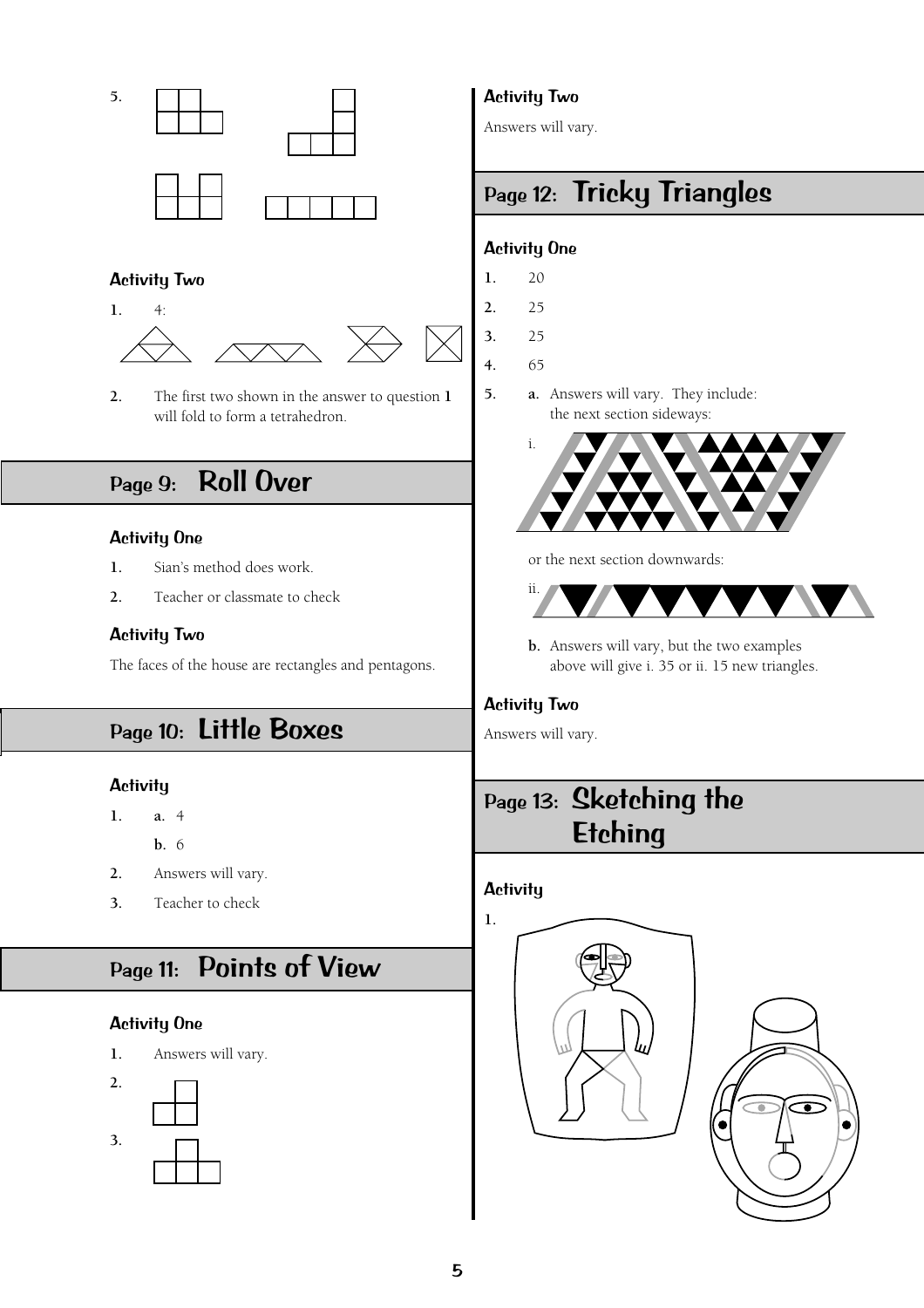

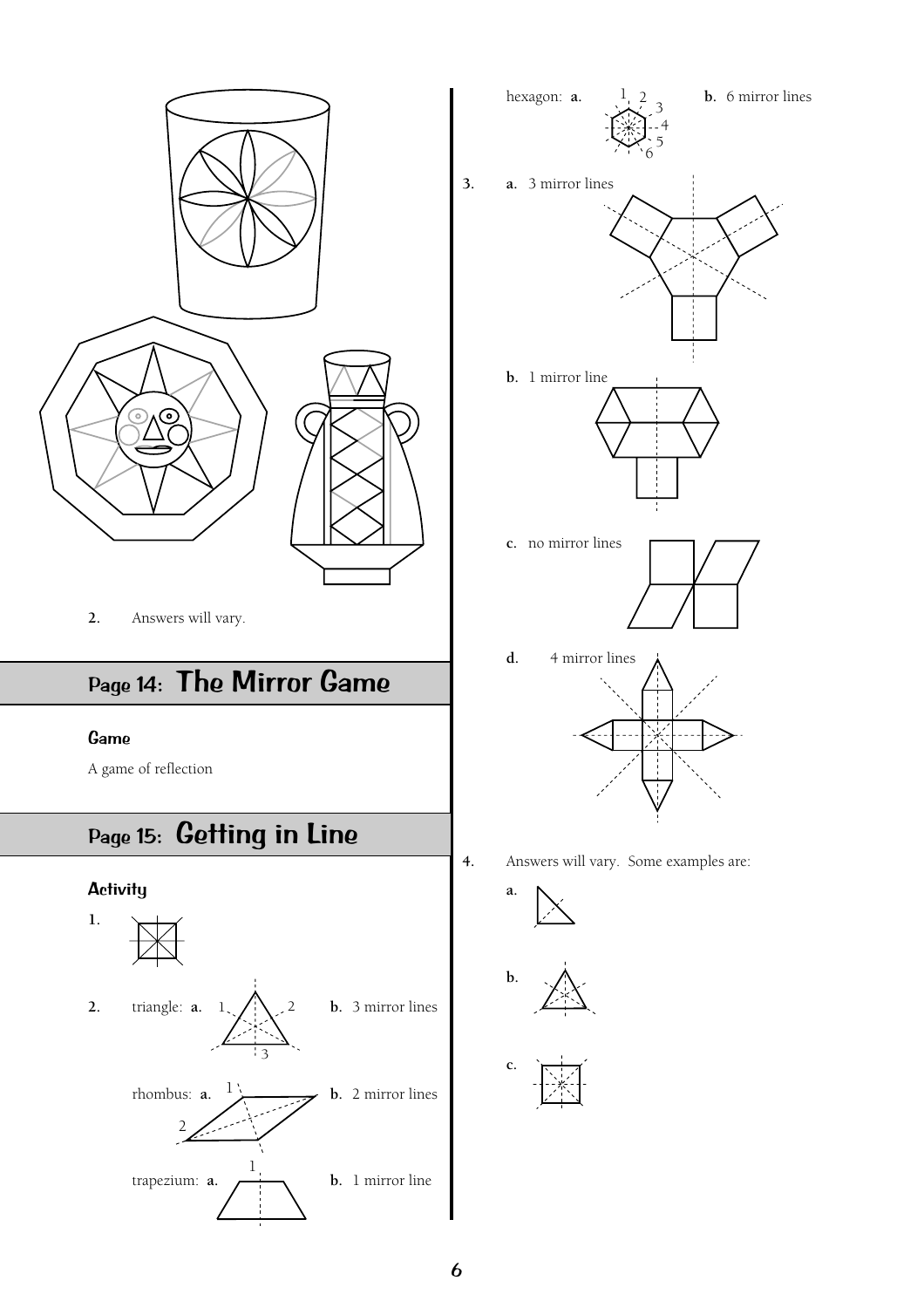

## 7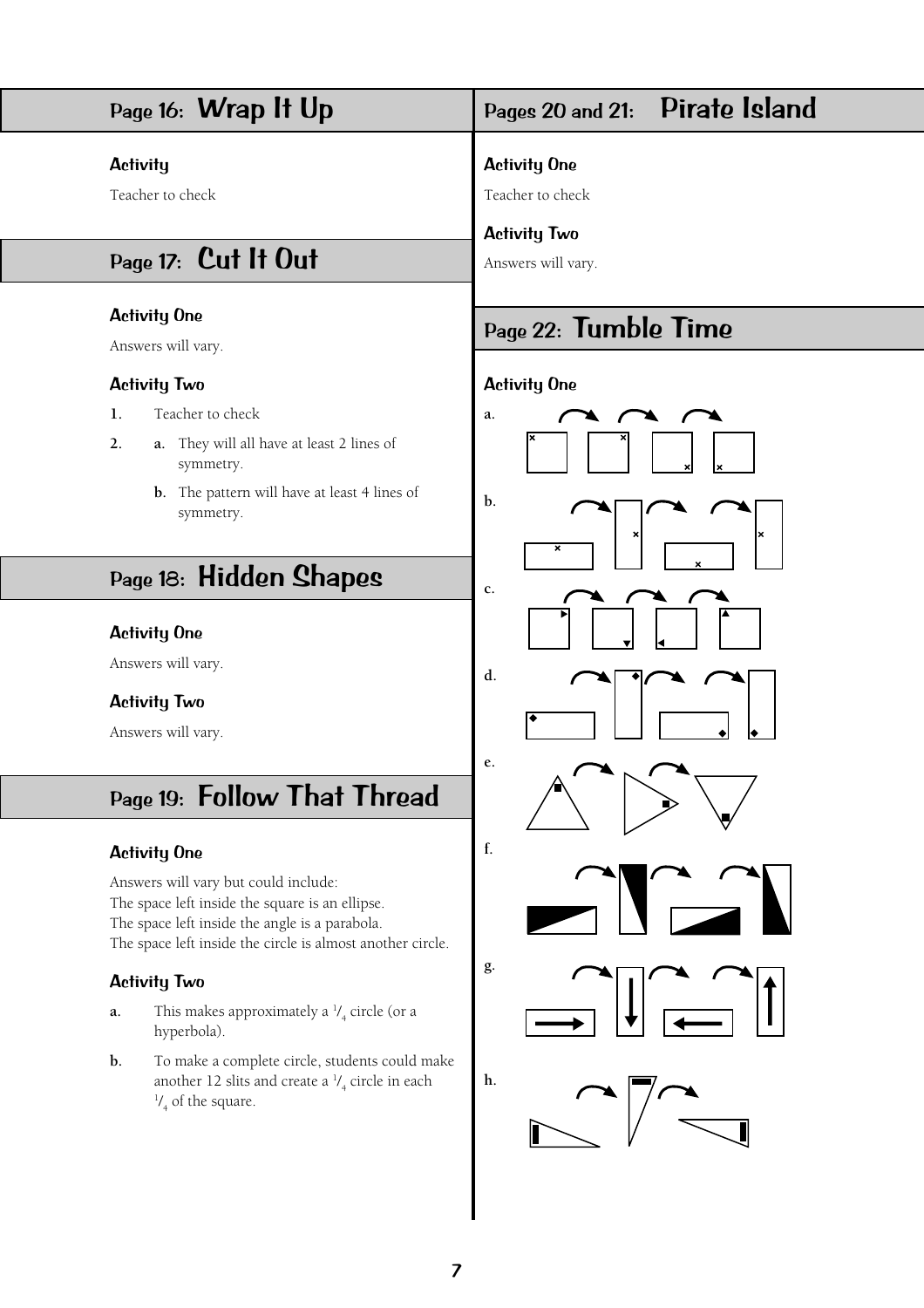## Activity Two

**1. a.** It moves in a circular path as the circle turns. (It stays in the same position in relation to the outside of the circle.)



**2. a.** The square in the ellipse will also move in a circular path (because the square is always the same distance from the centre of the ellipse).



# Page 23: Taking Flight

## Activity One



**2.** She does the routine four times in order to face the same way as she started.

## Activity Two

Answers will vary depending on the movement of the object.

# Page 24: Cutting Corners

## Activity One

- **1.** A sphere
- **2.** The list could include balls, marbles, soaps, parts of buildings, poi, and oranges.

## Activity Two

- **1.** A cylinder
- **2.** The list could include paper rolls, tins, jars, poles, and tubes.

## Activity Three

- **1.** A cone
- **2.** The list could include ice-cream cones, traffic cones, and turrets.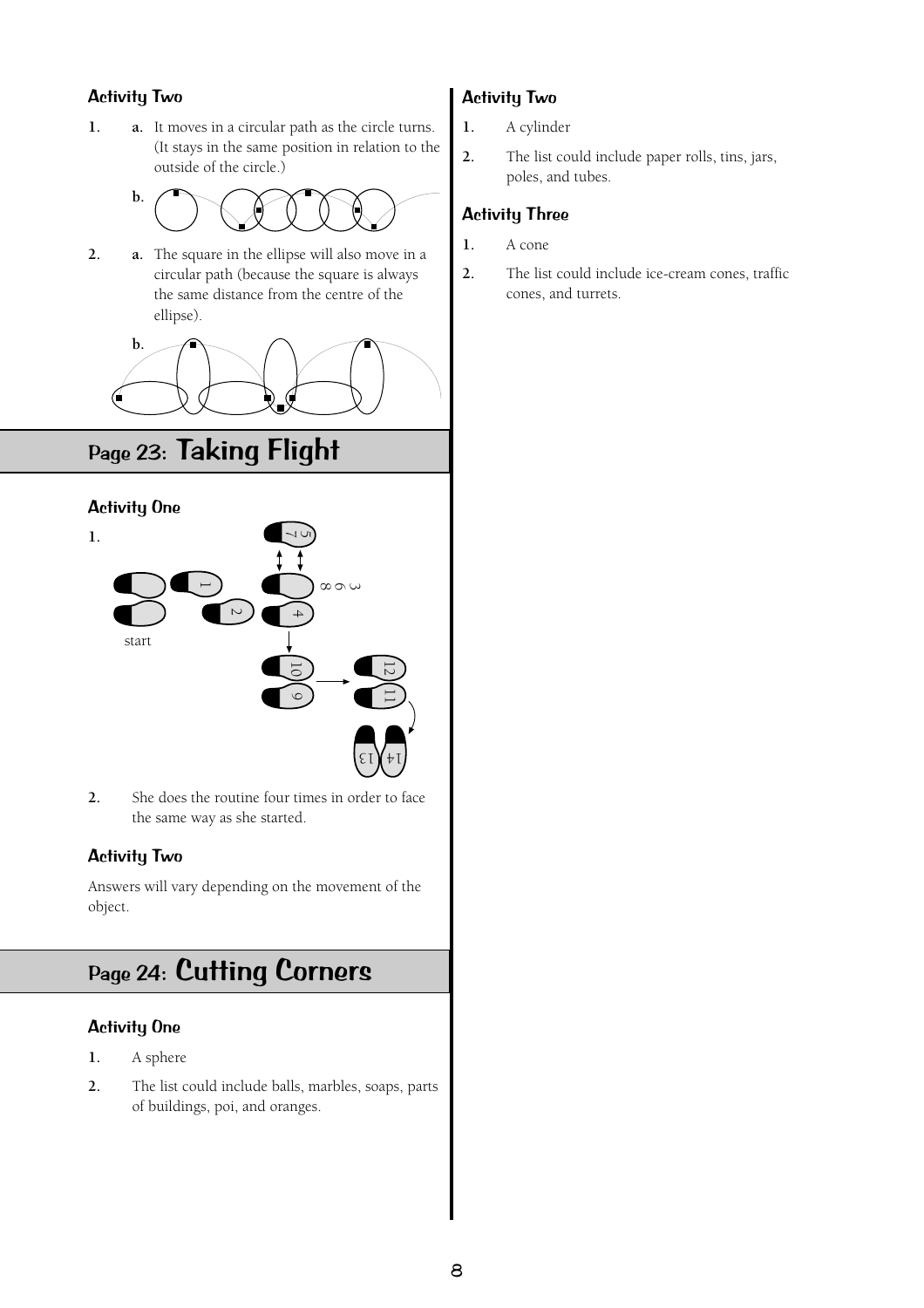<span id="page-8-0"></span>Geometry <sup>T</sup>e<sup>a</sup>cher<sup>s</sup> ' Note<sup>s</sup> Figure-It-Out

| <b>Title</b>           | <b>Content</b>                                | Page in<br>students'<br>book | Page in<br>teachers'<br>notes |  |
|------------------------|-----------------------------------------------|------------------------------|-------------------------------|--|
| Shapes in Life         | Shapes in the environment                     | 1                            | 10                            |  |
| Post It!               | Shapes                                        | $\overline{2}$               | 11                            |  |
| Pattern Play           | Making patterns with shapes                   | 3                            | 12                            |  |
| In Shape to Race       | Working with attributes                       | $\overline{4}$               | 13                            |  |
| Mind Boggle            | Problem-solving matrices                      | 5                            | 14                            |  |
| Shaping Up             | Classifying shapes                            | 6                            | 15                            |  |
| Changing Shape         | Shape puzzles                                 | $\overline{7}$               | 17                            |  |
| <b>Boxes of Tricks</b> | Making nets for three-dimensional<br>solids   | 8                            | 18                            |  |
| Roll Over              | Making nets for three-dimensional<br>solids   | 9                            | 18                            |  |
| Little Boxes           | Drawing buildings made with cubes             | 10                           | 20                            |  |
| Points of View         | Drawing buildings made with cubes             | 11                           | 20                            |  |
| Tricky Triangles       | Recognising shapes and patterns               | 12                           | 21                            |  |
| Sketching the Etching  | Making symmetrical patterns                   | 13                           | 22                            |  |
| The Mirror Game        | Mirror symmetry (reflection)                  | 14                           | 23                            |  |
| Getting in Line        | Mirror symmetry (reflection)                  | 15                           | 25                            |  |
| Wrap It Up             | Making symmetrical patterns                   | 16                           | 26                            |  |
| Cut It Out             | Making and describing symmetrical<br>patterns | 17                           | 27                            |  |
| Hidden Shapes          | Direction and movement                        | 18                           | 28                            |  |
| Follow That Thread     | Following a path to make a shape              | 19                           | 29                            |  |
| Pirate Island          | Using compass directions                      | $20 - 21$                    | 30                            |  |
| Tumble Time            | Loci/paths                                    | 22                           | 30                            |  |
| Taking Flight          | Following a path                              | 23                           | 31                            |  |
| <b>Cutting Corners</b> | Curved surfaces                               | 24                           | 33                            |  |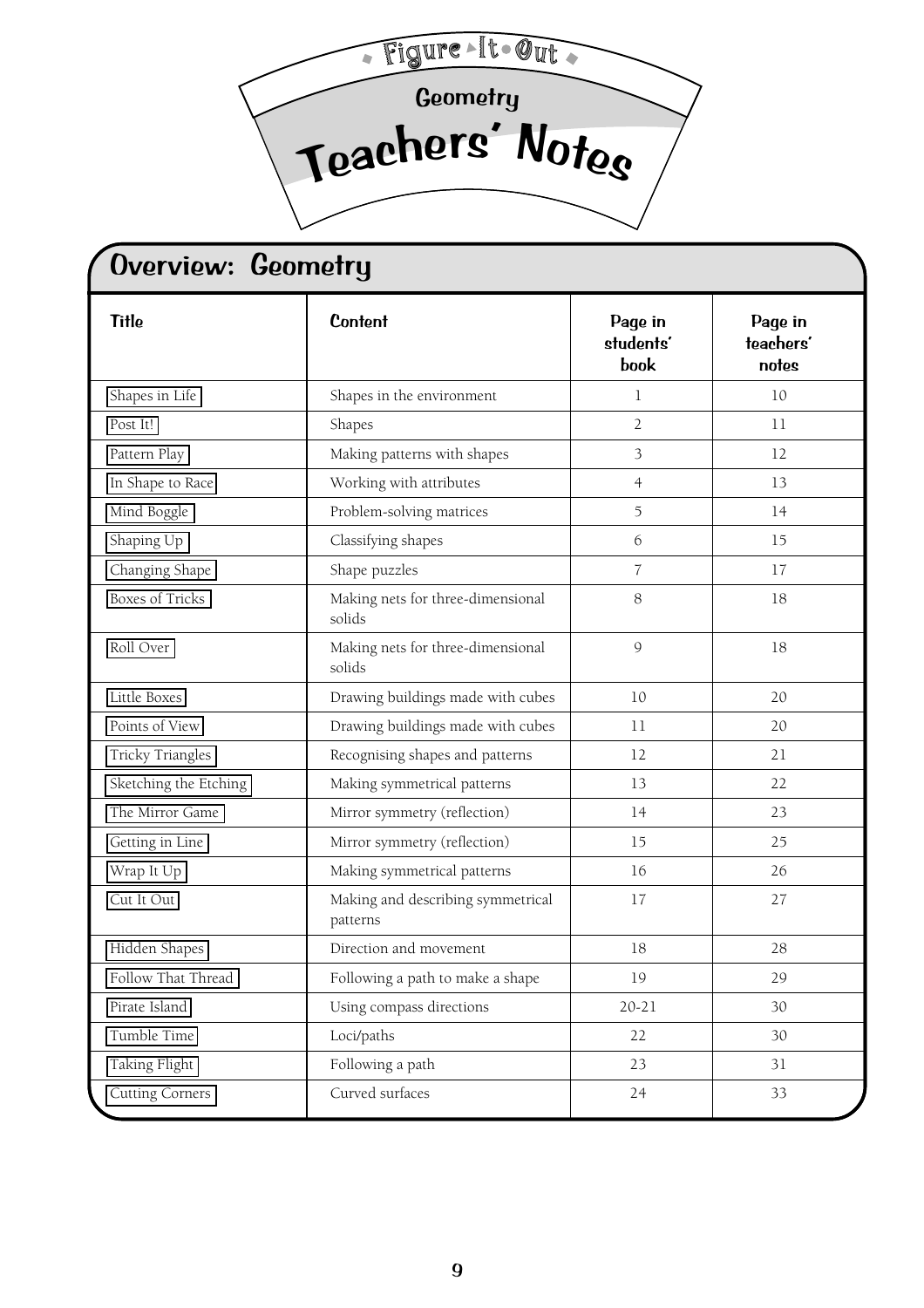## <span id="page-9-0"></span>Page 1: Shapes in Life

#### **Achievement Objective**

make, name, and describe, using their own language and the language of geometry, everyday shapes and objects (Geometry, level 2)

### **Activity**

Students should not have too many difficulties finding the two-dimensional shapes (squares, circles, triangles, etc.) in the photographs. However, before they attempt to identify the solids in the pictures, it is wise to discuss the features of these solids. They can be classified into two broad categories:

| Polyhedra (poly: many; hedra: faces)                  | Closed surfaces        |
|-------------------------------------------------------|------------------------|
| cube, rectangular prism,<br>triangular prism, pyramid | cylinder, sphere, cone |

The important features of polyhedra are the number and shape of their faces, the number of edges, and the number of vertices (corners). For example, a cube has six square faces, 12 edges, and eight vertices.

Closed surfaces are formed by the intersection of surfaces that may be flat or curved. Cross-sections of closed surfaces are interesting and can be explored by making the solids with play dough and cutting them with one straight cut. For example, no matter where you cut a sphere, its cross-section is always a circle, (though it can be argued that the cut could touch the circle at one point):



A cone has many well-known cross-sections:



Once they have found examples of these solids in the photographs, you could ask the students to create their own skyscape of buildings made from these solids. The students will need to investigate nets (flat patterns) that can be folded to form each solid (see the activities on pages 8 and 9).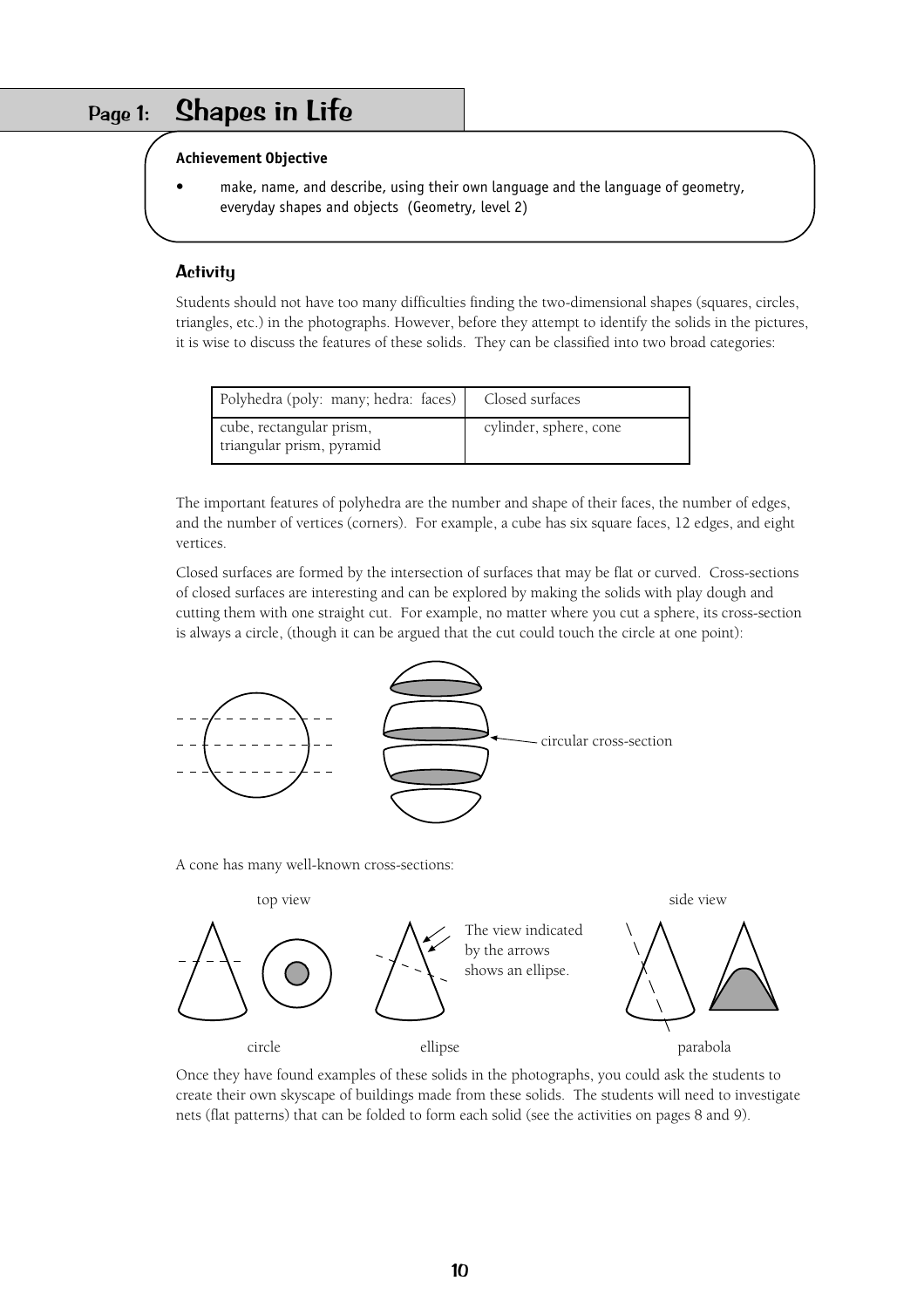## <span id="page-10-0"></span>Page 2: Post It!

#### **Achievement Objectives**

- classify objects (Mathematical Processes, developing logic and reasoning, level 2)
- make, name, and describe, using their own language and the language of geometry, everyday shapes and objects (Geometry, level 2)

#### Activity One

Posting boxes encourage young children to look at the shape of the faces and cross-sections of threedimensional solids. The dimensions of the posting holes are usually worked out so that a block may pass through only one hole. (The posting holes for this question are a circle, a rectangle, a square, and a triangle.) In this case, each shape that has a cross-section or face that is the same as a given solid will be able to post through that solid's posting hole.

For example, the cylinder has a rectanglar cross-section when sliced vertically and a circular cross-section when sliced horizontally. The cylinder will post through the circular and rectangular holes.



Similarly, the pyramid will fit through the triangular and square holes.



#### Activity Two

For this activity, students will need to visualise solids that have the cross-section shapes shown in the problems.

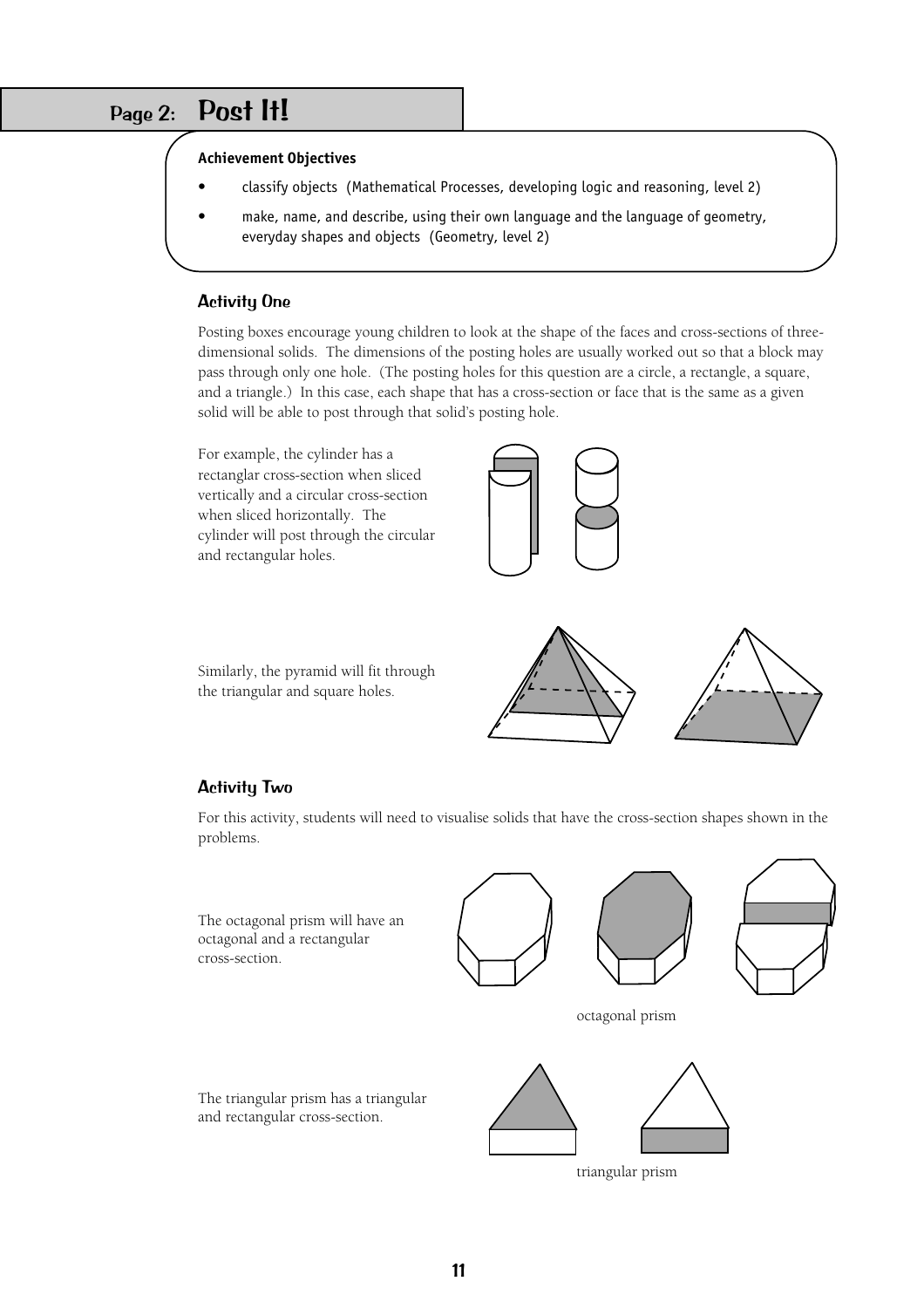## <span id="page-11-0"></span>Page 3: Pattern Play

### **Achievement Objectives**

- make, name, and describe, using their own language and the language of geometry, everyday shapes and objects (Geometry, level 2)
- create and talk about geometric patterns which repeat (show translation) or which have rotational or reflection symmetry (Geometry, level 2)

### Activity One

In this activity, students apply the properties of polygons to find tessellation patterns. Pattern blocks provide a large number of possibilities for tessellation. These possibilities include:



The key idea of tessellation is the size (or measurement) of the internal angles of the polygons that meet at each vertex (point). For example, consider squares and regular pentagons:





Students at this level may intuitively grasp this idea, but full understanding of tessellations is usually developed in later years. Encourage students to explain why some shapes tessellate but others do not.

### Activity Two

Students will need to visualise what pattern block shapes will fit into the given silhouettes. If students look at the parts of the figure that jut out, they get the best clues about which shapes are involved in that figure.

## Activity Three

This activity encourages students to investigate possible shapes that they can make with pattern blocks. Angles are very useful indicators of which blocks have been used. For example, the angles of the octagon suggest that several triangles, rhombuses, or trapezia have been used:

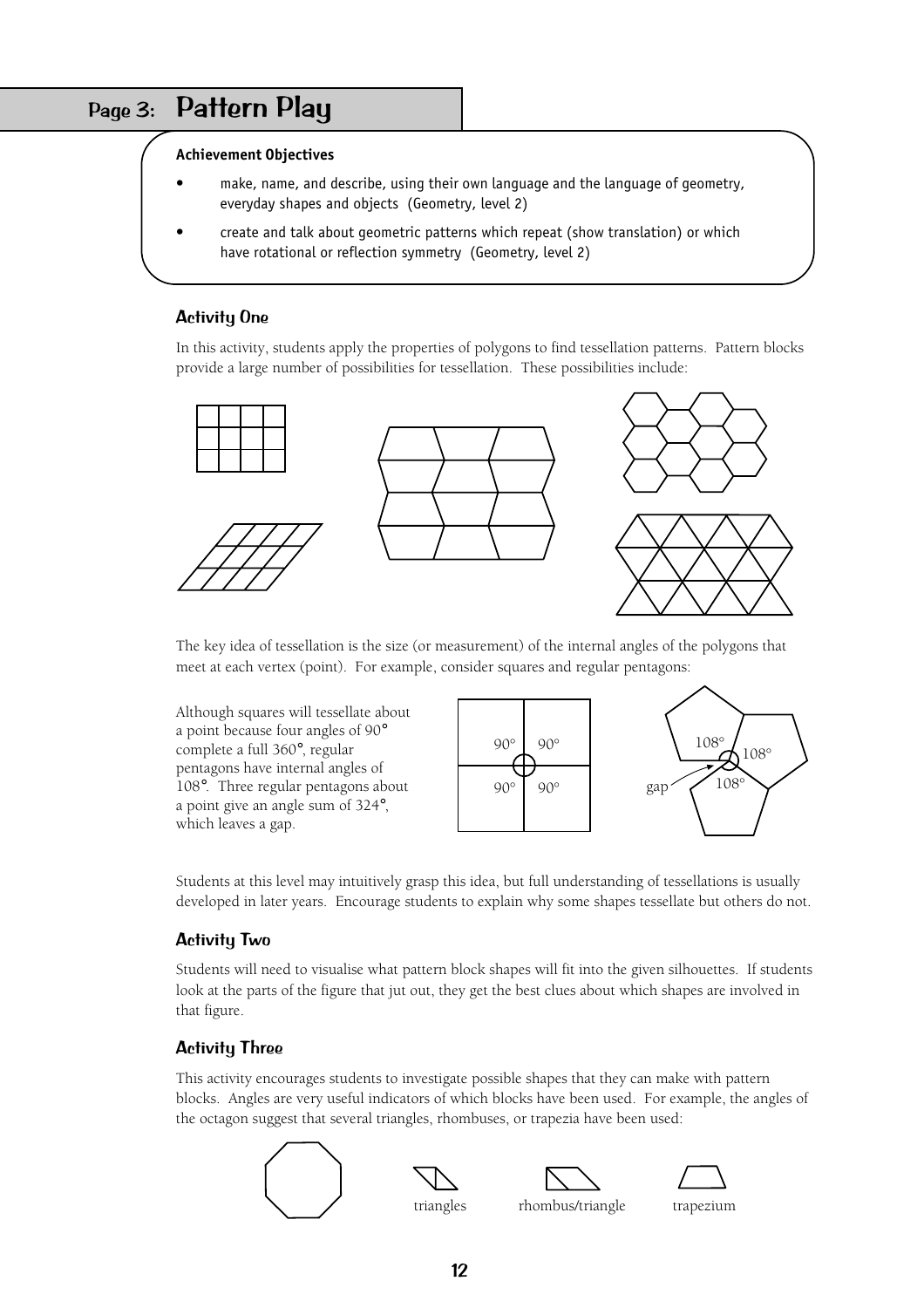## <span id="page-12-0"></span>Page 4: In Shape to Race

#### **Achievement Objective**

• classify objects (Mathematical Processes, developing logic and reasoning, level 2)

#### **Activity**

This activity is an example of a logic track. It requires students to consider several attributes of a block simultaneously to find out whether the block can get from start to finish.

Students should justify their decision about which routes are best for the blocks they have chosen. For example, in considering the size attribute, big blocks should take Route 1 and small blocks Route 2. Selecting a quadrilateral (either a square or a rectangle) would mean taking Route 1 because the block could not pass through the tunnel on Route 2.

Students need to find ways to organise their thoughts about the characteristics of blocks that get to the finish. A table can be very helpful to record the different characteristics. The attributes can be crossed out on the table as they are eliminated:

|           | Route 1                                                         | Route 2                                                         |
|-----------|-----------------------------------------------------------------|-----------------------------------------------------------------|
| Shape     | triangle<br><del>circle</del><br>square<br>rectangle<br>hexagon | triangle<br>circle<br>square<br><del>rectangle</del><br>hexagon |
| Colour    | red<br>blue<br>yellow                                           | red<br>blue<br>yellow                                           |
| Size.     | big<br>small                                                    | big<br>small                                                    |
| Thickness | thick<br>thin                                                   | thick<br>thin                                                   |

The table shows that any block can get to the finish provided that it is not yellow and students choose the correct route for that block. Students will enjoy creating their own logic tracks for other students.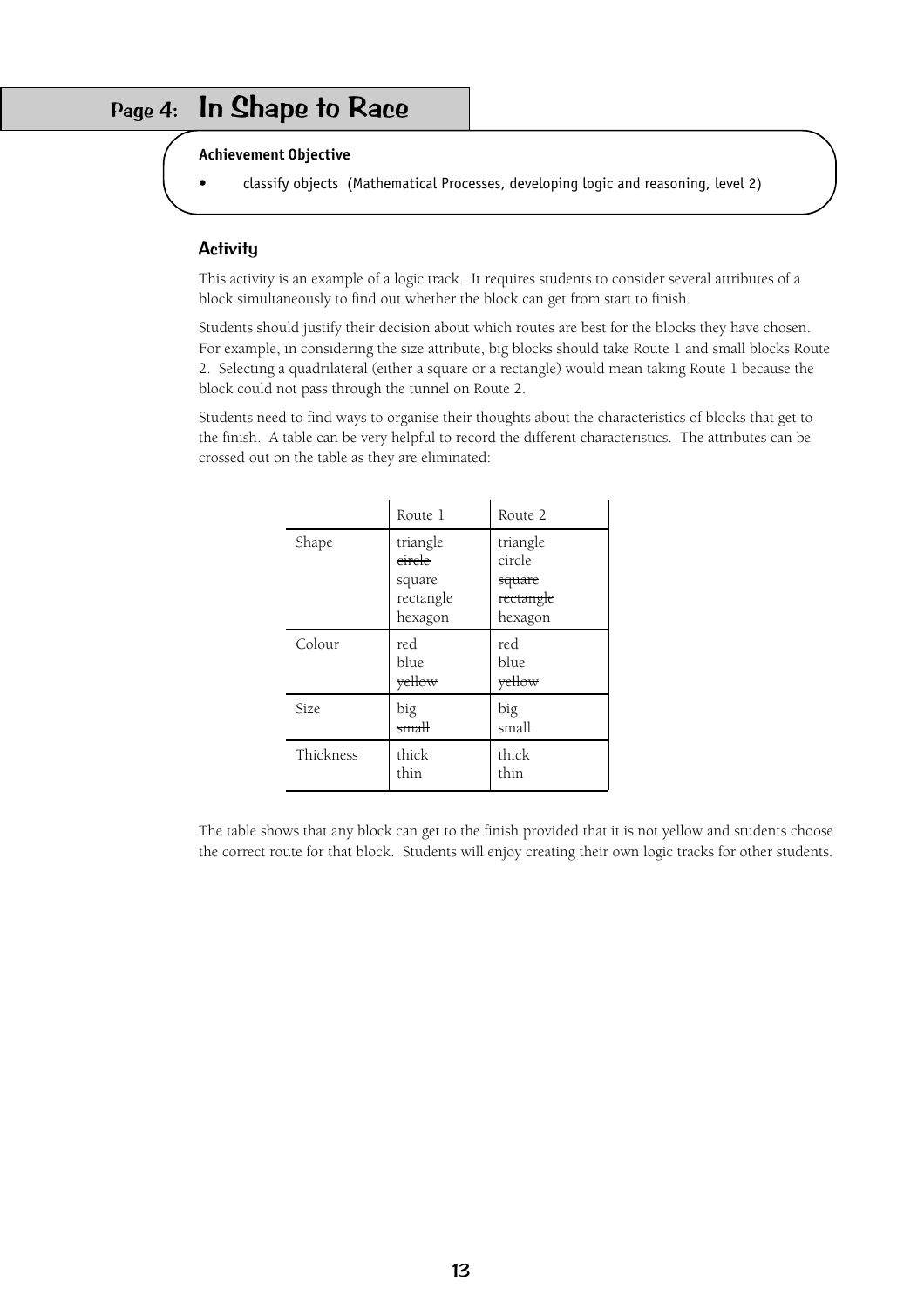# <span id="page-13-0"></span>Page 5: Mind Boggle

#### **Achievement Objective**

• classify objects (Mathematical Processes, developing logic and reasoning, level 2)

### Activity One

Students who are not familiar with using tables to eliminate possible outcomes will find this problem difficult. Teachers may wish to provide an easier example, such as:

Hattie and Troy each took a different attribute block from the set. Use the clues to work out which block each person took:

|        | $ Red$ [Yellow  Blue   $\bigcap$   $\bigcap$   $\bigwedge$   $\bigcap$ |  |  |  |  | Thin Thick Small | Big |
|--------|------------------------------------------------------------------------|--|--|--|--|------------------|-----|
| Hattie |                                                                        |  |  |  |  |                  |     |
| Troy   |                                                                        |  |  |  |  |                  |     |

1. Hattie's shape has three more sides than Troy's shape:

2. Both Hattie and Troy did *not* take a big blue shape:

|        | Red Yellow Blue |  |  |  | Thin | Thick Small | Big |
|--------|-----------------|--|--|--|------|-------------|-----|
| Hattie |                 |  |  |  |      |             |     |
| Troy   |                 |  |  |  |      |             |     |

#### 3. Troy's shape was red and thicker than Hattie's:

|        | Red Yellow | Blue                     |  |           |  | Thin | Thick Small | Big |
|--------|------------|--------------------------|--|-----------|--|------|-------------|-----|
| Hattie |            | $\overline{\phantom{a}}$ |  | $\bullet$ |  |      |             |     |
| Troy   |            | $\overline{\phantom{a}}$ |  |           |  |      |             |     |

So, Hattie took a thin, yellow, small hexagon, and Troy took a thick, red, small triangle. The key idea with using a matrix as above is that a positive selection  $(\checkmark)$  also results in some negative selections  $(\checkmark)$ .

#### Activity Two

The intersection is the common space shared by two or more circles. The blocks that can be placed at the intersection of these circles must have the attributes of the two or more circles involved. Note that in the second diagram, the space numbered 4 denotes the intersection of the three circles.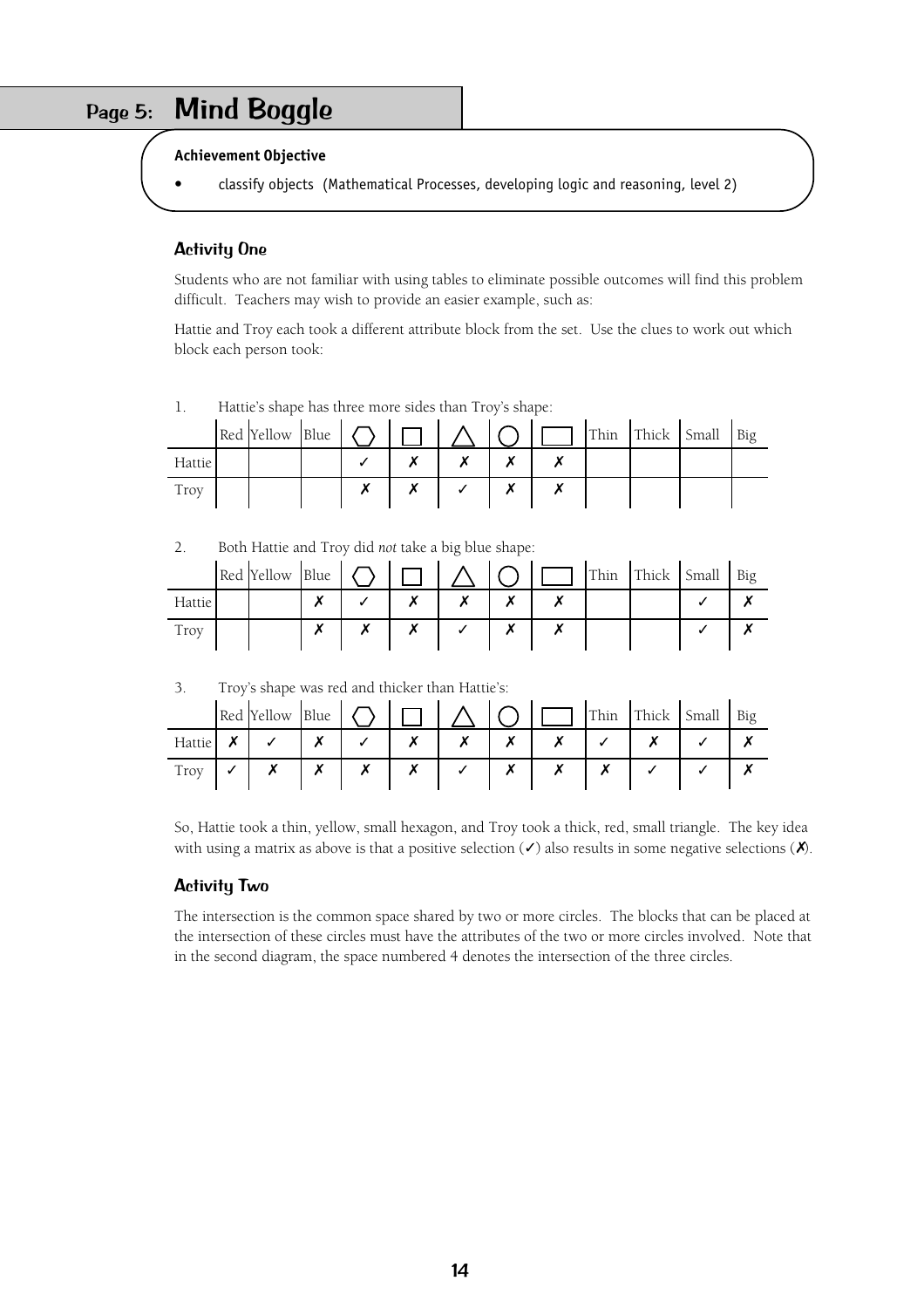# <span id="page-14-0"></span>Page 6: Shaping Up

#### **Achievement Objective**

make, name, and describe, using their own language and the language of geometry, everyday shapes and objects (Geometry, level 2)

#### Activity One

The main purpose of this activity is to get students to classify triangles and thereby broaden their knowledge about the properties of triangles. There are a limited number of different triangles that can be made on a 3 x 3 geoboard. Students may find it difficult to see a reflection or rotation of a given triangle as being the same triangle.

It can be very helpful to put copies of the geoboard on a transparency to show on an overhead projector. For example:

Triangles a, b, c, and d are congruent and can be mapped onto one another by rotation.



Triangles e, f, g, and h are all congruent and can be mapped onto each other by combinations of reflection (for example, e <–> f), rotation (for example, f <–> g), or translation (for example, g <–> h):



Asking students to come up to the projector and fit one triangle onto another by flipping, turning, or shifting is a good way to test the uniqueness of particular triangles.

The purpose of the table in question **2** is not to make the problem more difficult but to get students to organise their results and classify the shapes they find. For example, the three different squares that are possible are also types of rectangles.



The shapes below are all examples of pentagons:

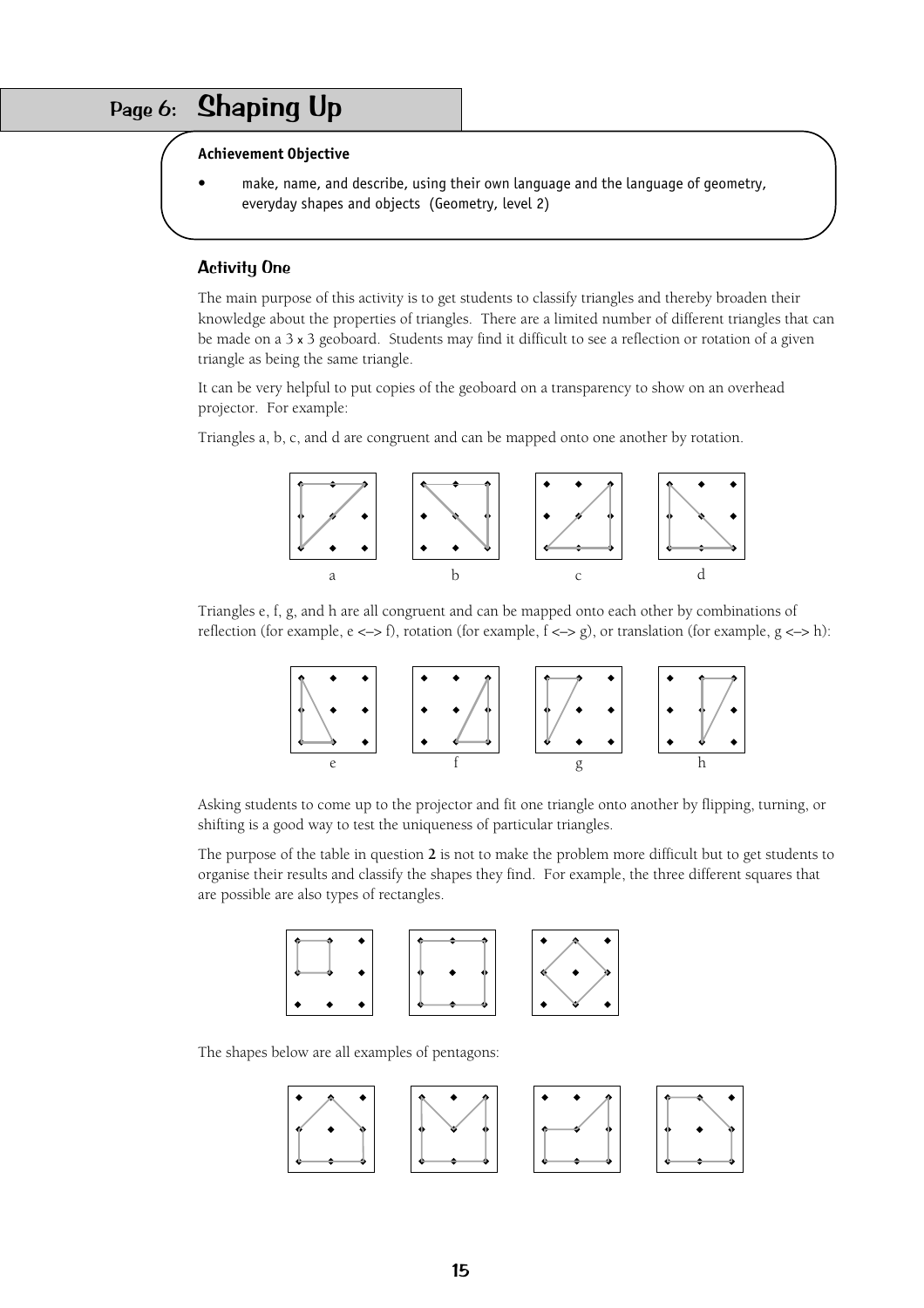### Activity Two

A useful strategy to begin the problems in this activity is to imagine the size that the target squares could be. Given the starting figure, they can only be of the sizes:



Use rods or matchsticks for these exercises. Question **1** involves leaving only one square after removing four rods. To leave a smaller square of  $\Box$ , students would have to take away more than

four rods. Therefore, the target square in this question must be  $\cdot$  . To achieve this, students will take away more than four internal rods. The other problems in questions **2**–**5** can be solved using similar reasoning.





Question **4**:





Question **5**:

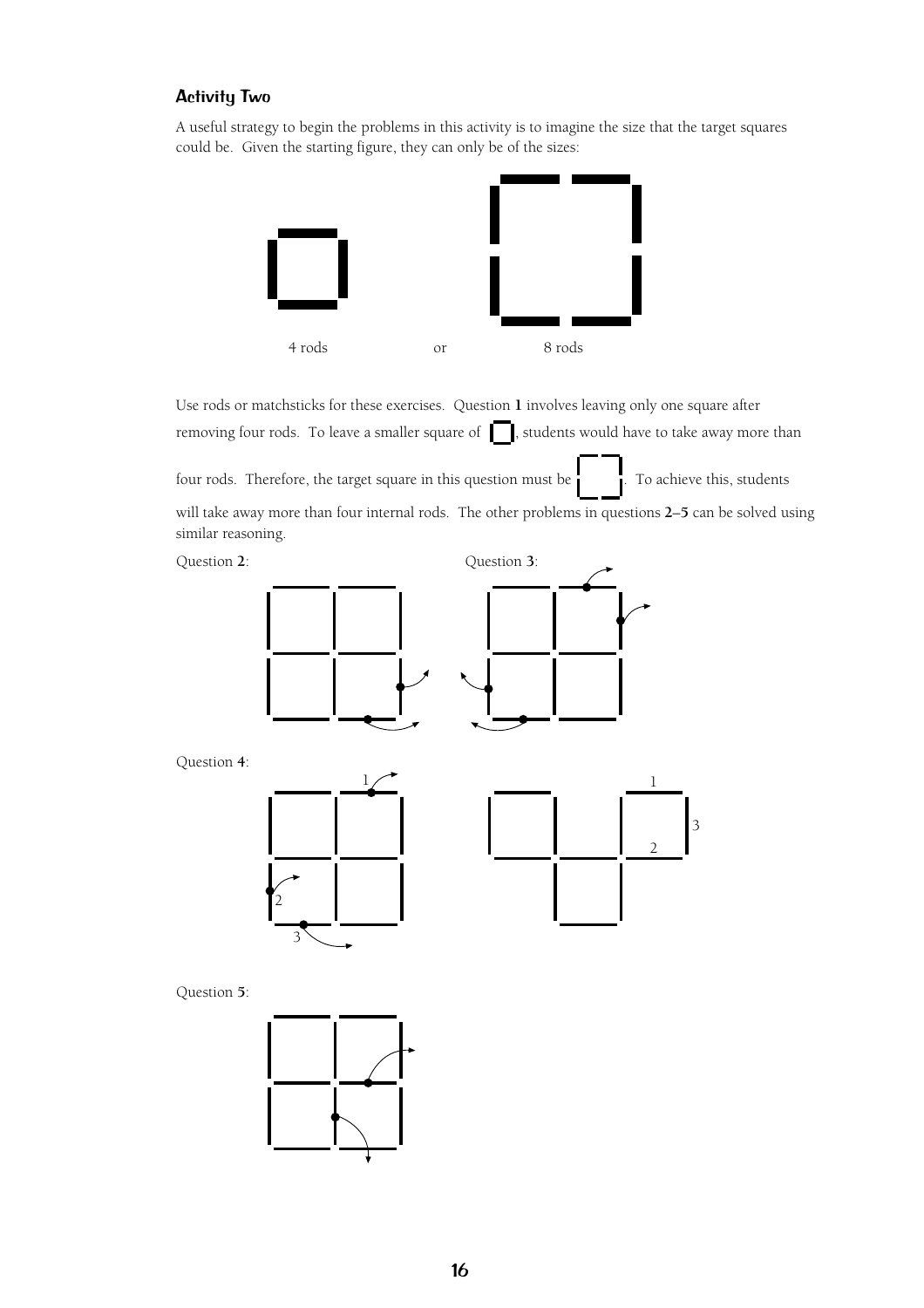# <span id="page-16-0"></span>Page 7: Changing Shape

#### **Achievement Objective**

• devise and follow a set of instructions to carry out a mathematical activity (Mathematical Processes, communicating mathematical ideas, level 2)

#### Activity One

Students will need to make the triangle pieces for the two activities from two square pieces of card so that they can manipulate the pieces to work out the different shapes each time. As with the rod problems on page 6, it is very important to have a concept of the size and properties of the target shape. Also important are the subunits of target shapes and how they might be made using the pieces.

For example, in **Activity One**, the main subunits can be made up in the following ways:





See the diagrams in the Answers section for possible solutions.

Remind students that all the pieces must be used to complete each target shape.

Note how the square, triangle, and parallelogram subunits are used in these possible answers for question **b**:



### Activity Two

Similar reasoning can be used to solve these problems. It should be noted that the shapes in problems **a** and **b** overlap slightly. The subunits here are:

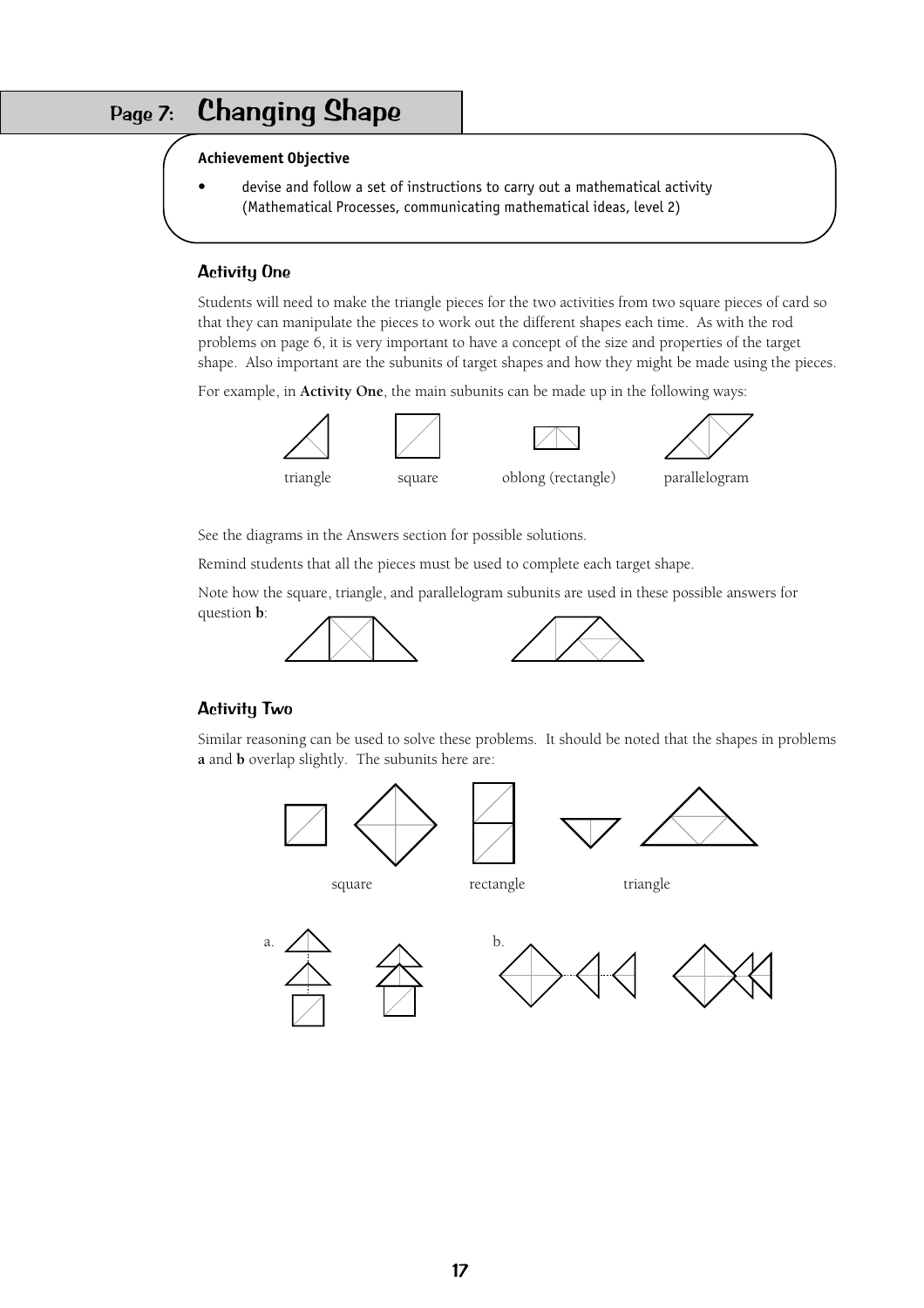# <span id="page-17-0"></span>Page 8: Boxes of Tricks

#### **Achievement Objective**

make, name, and describe, using their own language and the language of geometry, everyday shapes and objects (Geometry, level 2)

### Activity One

Pentominoes are combinations of five squares joined side to side. *Penta* is the prefix that means five.

Most students will need to cut the pentominoes out of squared paper to find out whether they will fold to make a cube. Encourage them to visualise the folding before attempting to fold each pentomino. The pentomino in question **2** will *not* fold to make an open cube (a cube box with no lid):



Faces 1 and 5 will overlap.

The Answers section shows the 12 possible pentominoes and whether they form open cubes.

#### Activity Two

Students will find the different triangular shapes by trial and improvement after drawing them on the isometric dot paper.



The two shapes labelled "yes" above will fold to form a tetrahedron; the other shapes will not.

## <span id="page-17-1"></span>Page 9: Roll Over

#### **Achievement Objective**

make, name, and describe, using their own language and the language of geometry, everyday shapes and objects (Geometry, level 2)

#### Activity One

Sian's method is a straightforward way of finding the net (flat pattern) from which a simple solid can be built. Students will need to ensure that every face is accounted for when rolling.

Students may be intrigued that many different nets can be generated for the same solid, depending on the order in which the faces are traced.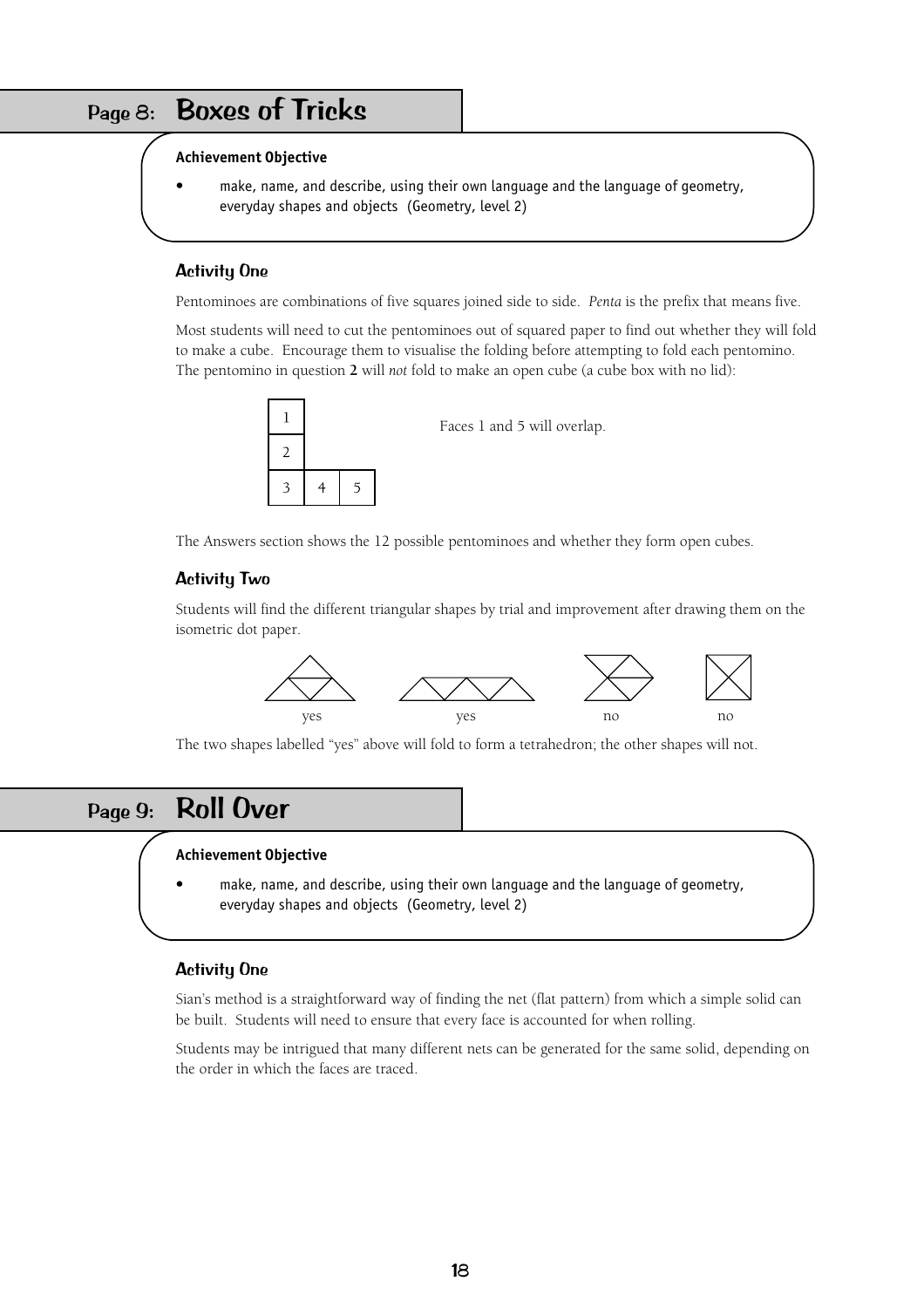For example, a rectangular prism can be made with these nets:



Students will notice that the box they open has tabs that are generally used to glue the net together. Packaging companies try to have the least possible number of tabs to keep their costs low. Conventionally, these tabs are located on every second side of the net, as shown in the diagram below:



## Activity Two

The house in this activity has two pentagonal faces and five rectangular faces. Its net is shown below:

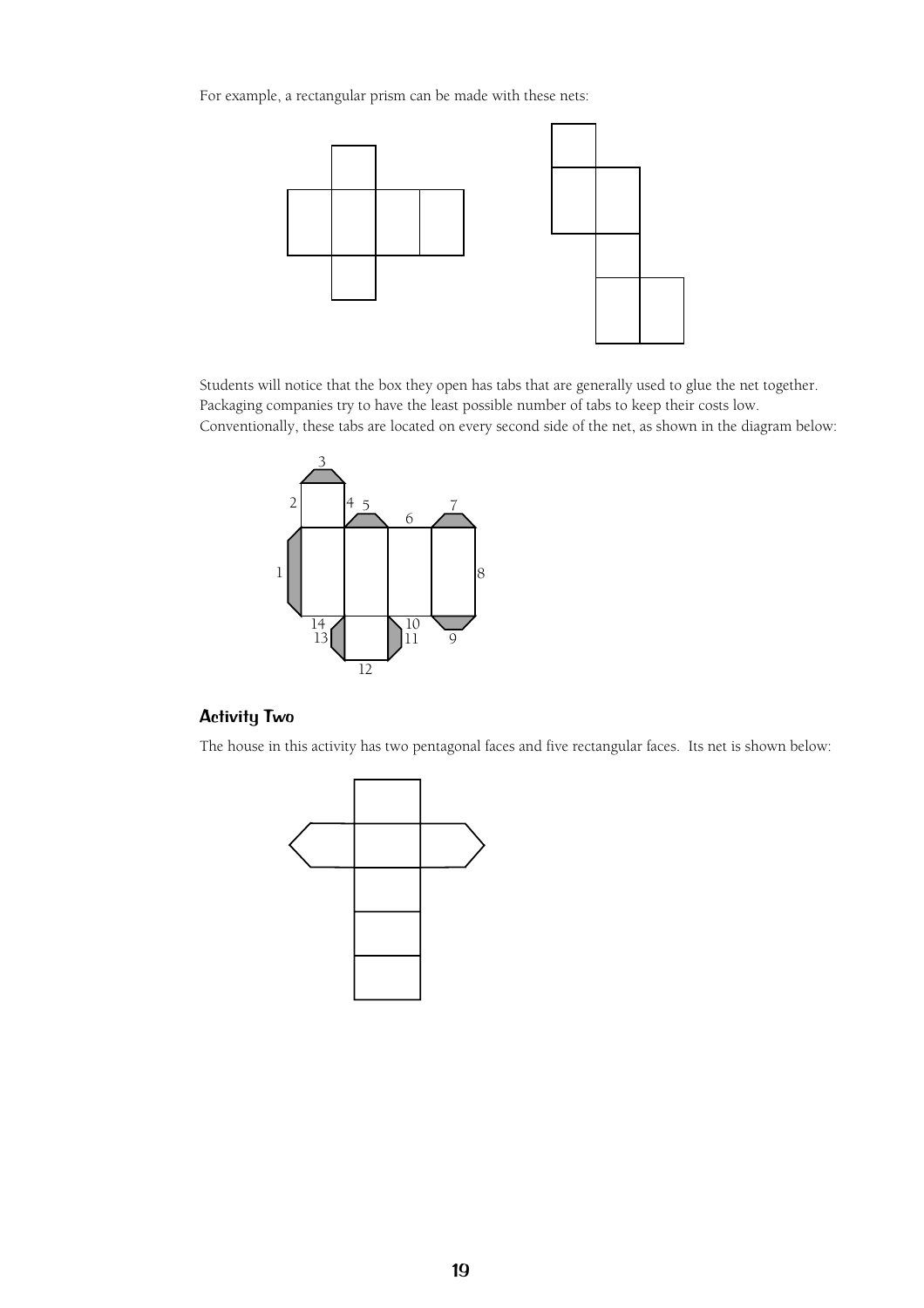## <span id="page-19-0"></span>Page 10: Little Boxes

#### **Achievement Objective**

make, name, and describe, using their own language and the language of geometry, everyday shapes and objects (Geometry, level 2)

#### **Activitu**

Students' spatial visualisation can be developed further by having them use isometric dot paper to draw shapes that have been made with cubes. It is easier for students to draw models in this form if they have had experience building cube models from complete drawings first.

Students who have difficulty with isometric drawing will need to start by drawing a single cube:



From this initial drawing, the students can go on to add more cubes:



The greatest difficulty students have working out how many cubes were used to make a drawn building is visualising the cubes that they cannot see. Experience in making and drawing their own cube building is vital to develop spatial awareness of hidden parts of three-dimensional solids.

Getting students to make cube buildings from other students' drawings is an important part of three-dimensional work and encourages creativity and ownership in problem solving.

## <span id="page-19-1"></span>Page 11: Points of View

#### **Achievement Objective**

make, name, and describe, using their own language and the language of geometry, everyday shapes and objects (Geometry, level 2)

#### Activity One

Students will need to make Zac's building through a process of trial and improvement until their model matches the top, front, and right-side views as shown:

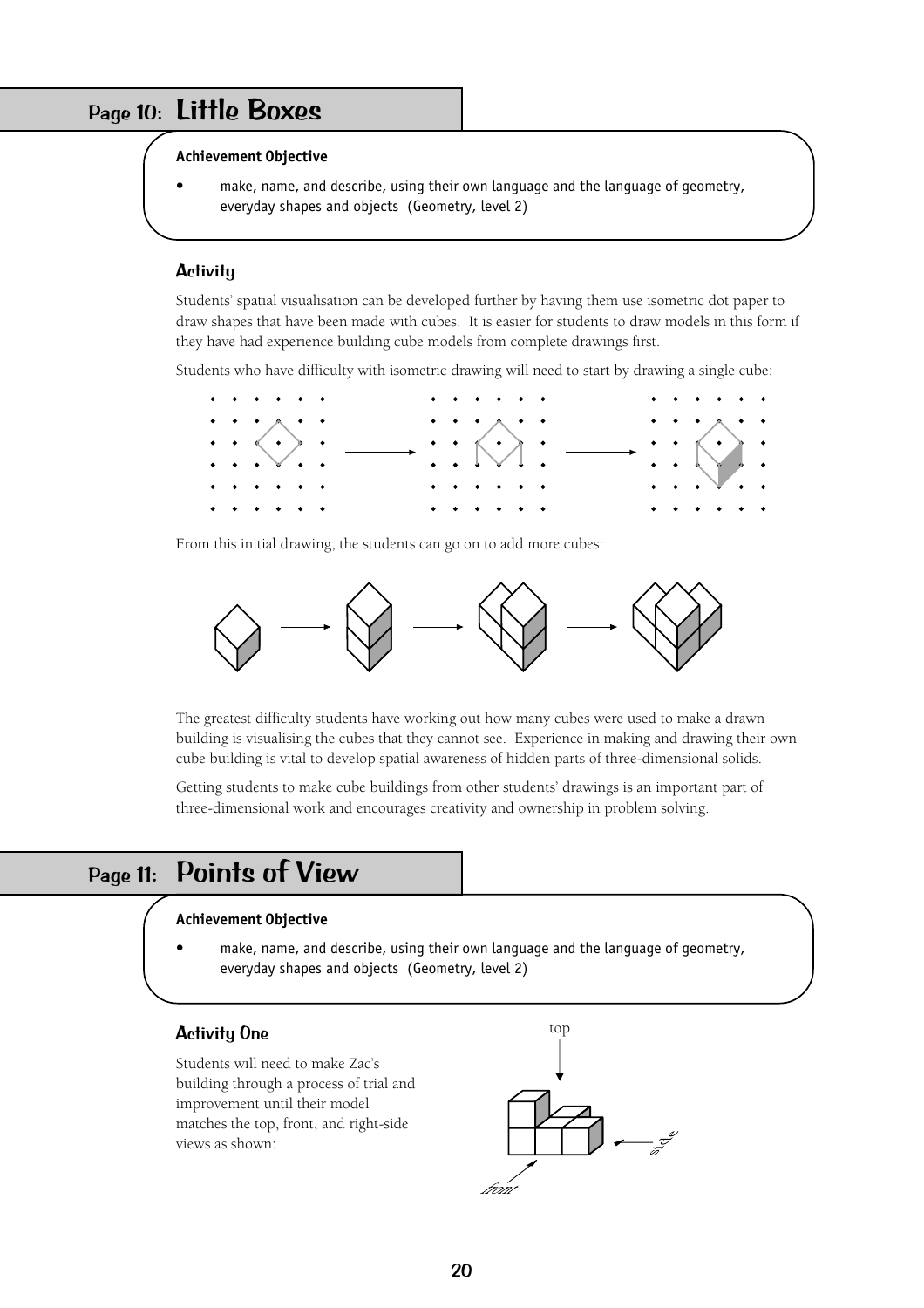In more difficult problems of this type, the top view can be used to organise the data from the other views. For example, with Zac's building, the maximum heights of each column and row of the top view are:



A further challenge to students is to be given three views of a cube building and to make an isometric drawing of it (as on page 10). For example:



## <span id="page-20-0"></span>Page 12: Tricky Triangles

#### **Achievement Objective**

• create and talk about geometric patterns which repeat (show translation), or which have rotational or reflection symmetry (Geometry, level 2)

#### Activity One

This pattern is taken from a section of tapa cloth. The design is based on tessellations of triangles.

Students will need to count the triangles systematically for questions **1**–**4** and record their counting carefully. A knowledge of symmetry is very useful in solving these problems. For example, students can use the following method to count the number of small brown triangles:



Students can use the total number of small brown triangles to help find the number of small white triangles. In the central section of the tapa cloth design, there is one more row of small white triangles than there is of brown triangles, so the total number is:  $(1 + 2 + 3 + 4 + 5) + (5 + 5) = 25$ .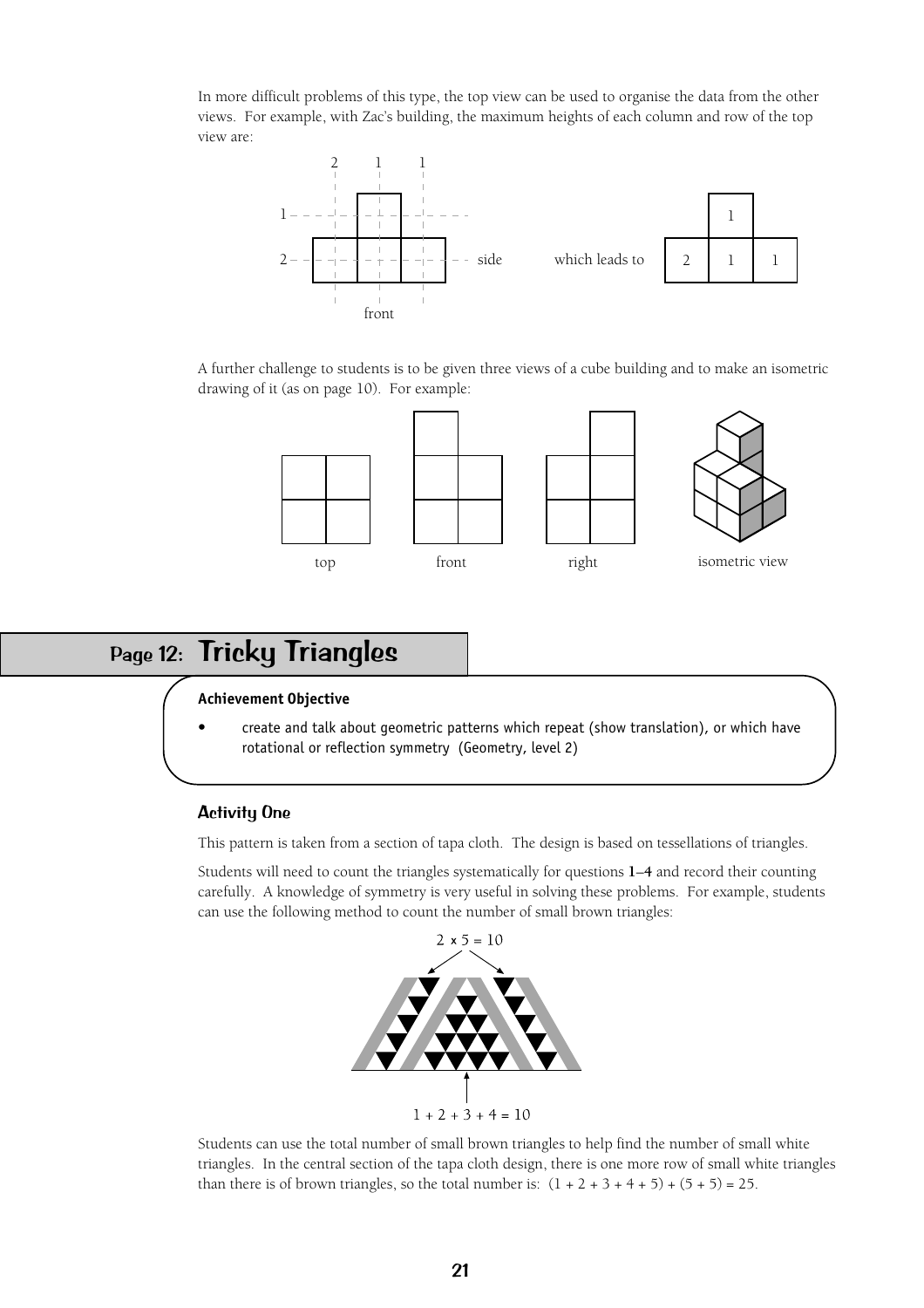In question **3**, students may realise that each row contains two more triangles than the previous row:  $1 + 3 + 5 + 7 + 9 = 25$ .

In question **4**, students will need to think how many triangles of different sizes there are in the pattern.



Question **5** asks students to generate the next section of the pattern. Students may extend the pattern down or sideways. Two possible answers are given in the Answers section.

Students can find the next pattern using translation (shifting) and half-turn rotation.

# <span id="page-21-0"></span>Page 13: Sketching the Etching

#### **Achievement Objective**

• create and talk about geometric patterns which repeat (show translation), or which have rotational or reflection symmetry (Geometry, level 2)

#### **Activity**

All the designs shown on this page have reflection symmetry. A mirror can be used to fill in the missing scratches provided that the lines of symmetry are established.

For example, the flower design has three lines of symmetry and rotational symmetry of order six. This means it turns onto itself six times in a full turn.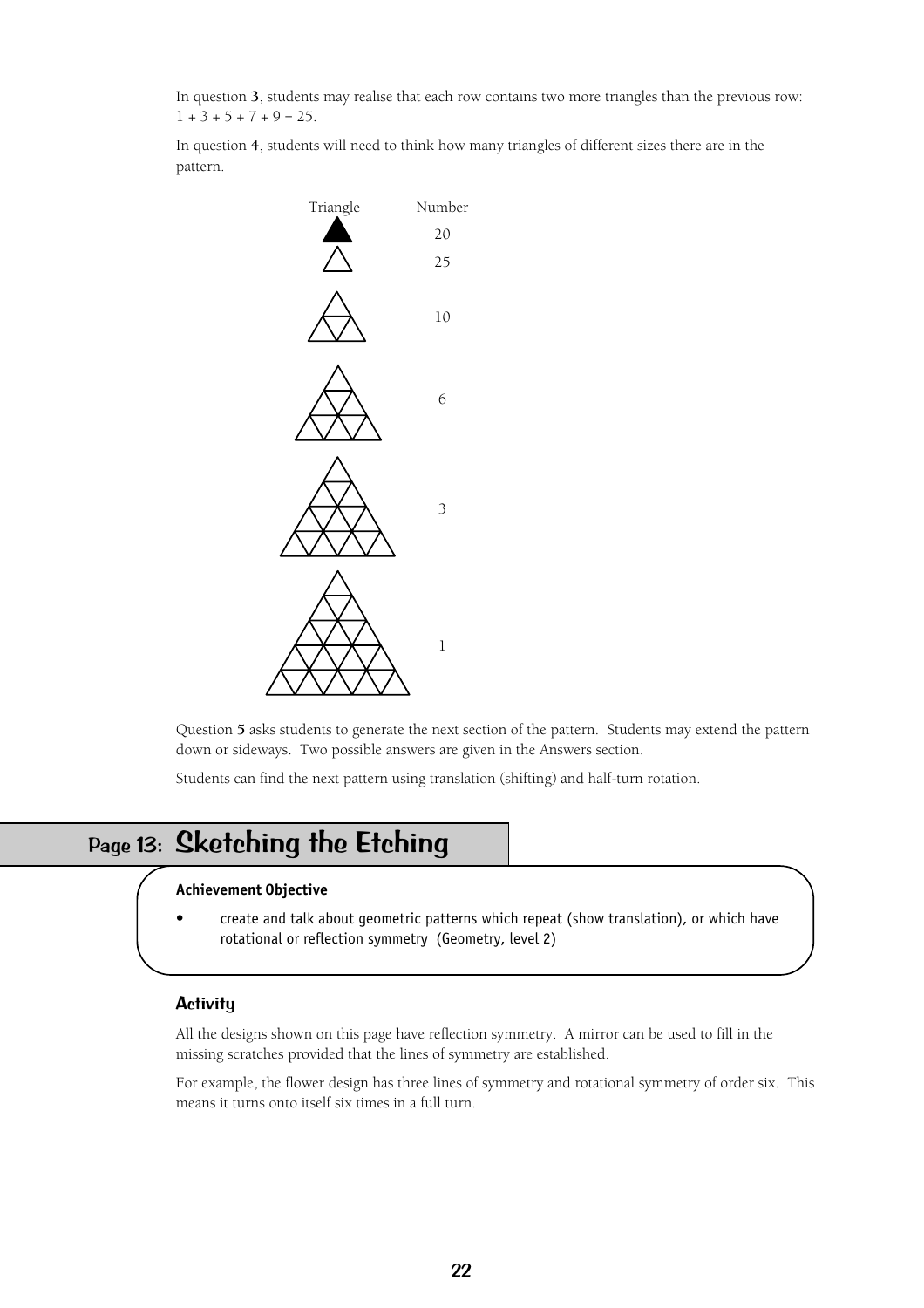

If students place a mirror on any given line of symmetry and look at half the design, its image will confirm what the complete design should look like. Alternatively, a tracing of the shape can be folded in half along the mirror line and the doubled-over paper held up to a window for tracing. In a similar way, students can create a design with mirror symmetry. For example:



# <span id="page-22-0"></span>Page 14: The Mirror Game

#### **Achievement Objective**

• create and talk about geometric patterns which repeat (show translation), or which have rotational or reflection symmetry (Geometry, level 2)

#### Game

The mirror game is designed for students to apply reflection symmetry. Although Perspex mirrors are ideal because a matched cube can be seen to coincide with its reflection, backed mirrors are adequate for students to check that they have placed the matching cube correctly.

The harder version of the game, involving composite pieces, fosters discussion about the properties of reflections. For example, consider the case:

Although the size and shape of the object remains unchanged, its orientation (direction) changes. This orientation change is described as a "flip" in American mathematics books.

A flip is a useful way to describe the movement.



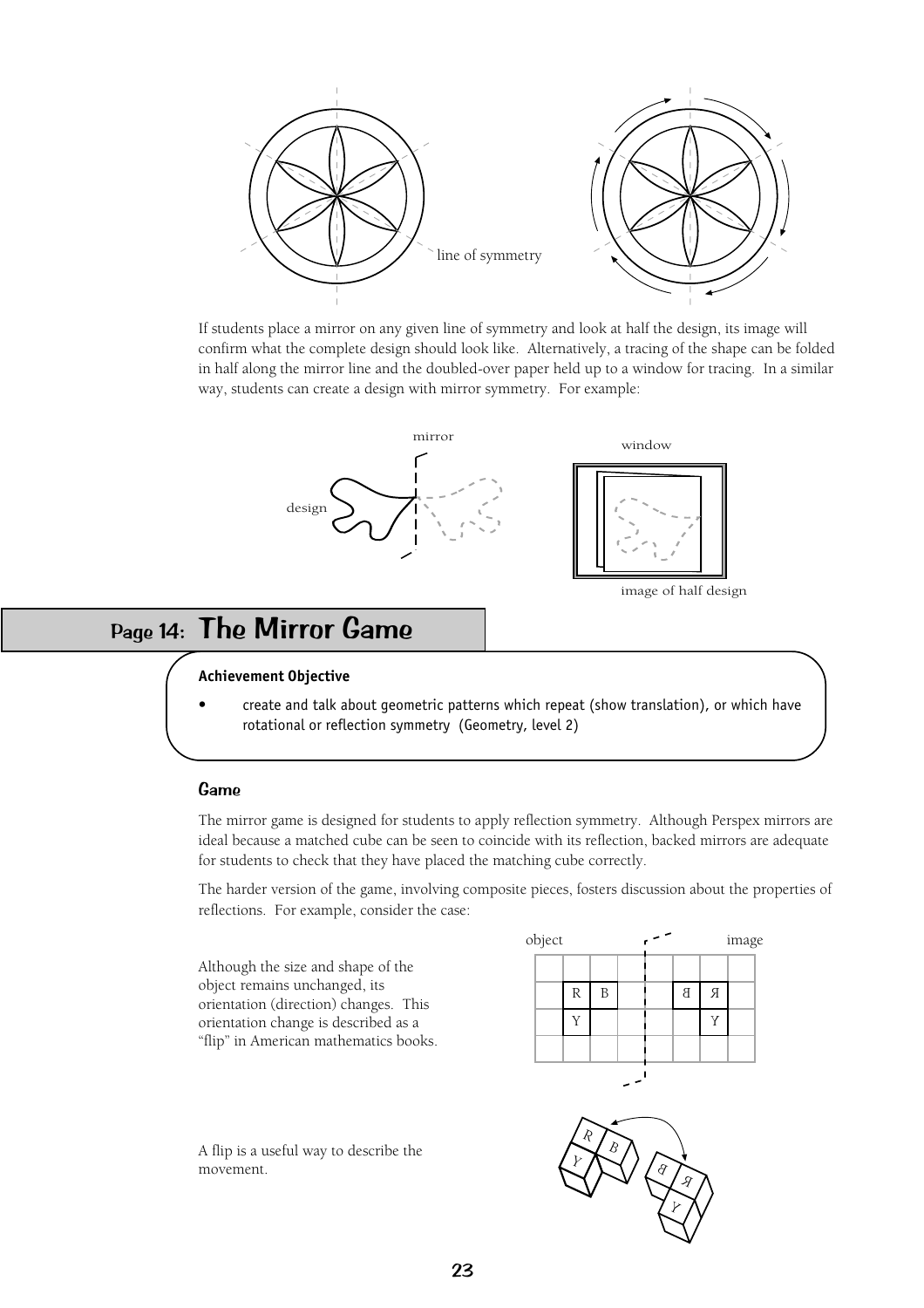Note that the distance between any block and the mirror should be the same as the distance between the image of the block and the mirror:



As an extension to this activity, students may like to play The Rotation Game. In this game, players match a cube that is put down with its image after a quarter turn. For this reason, people play on four grids.



a different cube in their quadrant.

i. Player A places a cube: ii. Players B, C, D, in succession, match where the cube would end up in their quadrant after each quarter turn:



iii. Player B has a turn placing iv. Players C, D, and A take turns to a different cube in their quadrant. match where the cube would end up in their quadrant after each quarter rotation:





Students can check their attempts at placement by turning the paper a quarter turn and then back to its original position. The game is much more difficult if each player has a  $3 \times 3$  quadrant, which makes the player's total grid 12 centimetres x 12 centimetres, or a 4 x 4 quadrant grid, which is 16 centimetres x 16 centimetres in total.

As with The Mirror Game, students can take the cubes off one by one and colour the grid to record their pattern.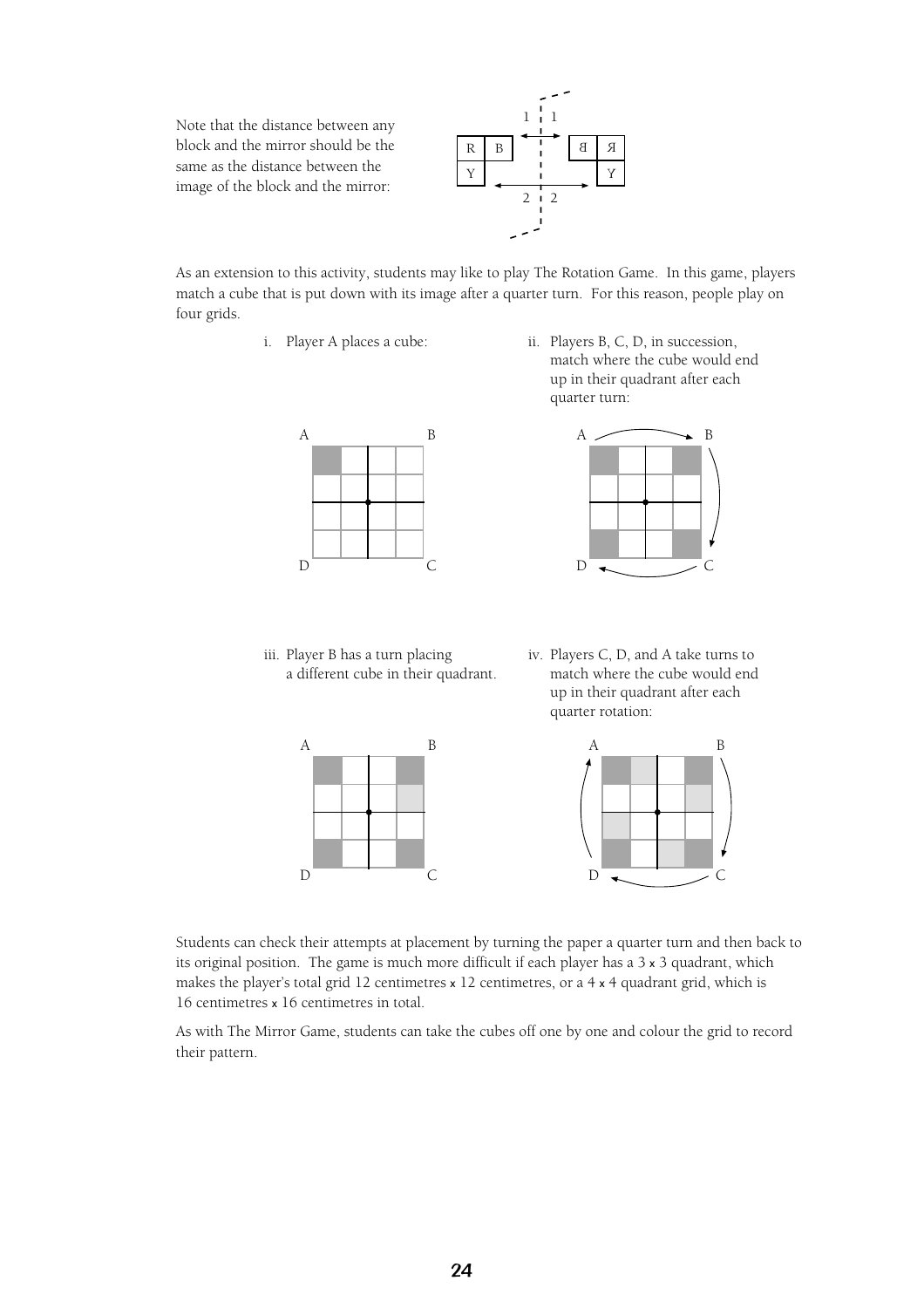## <span id="page-24-0"></span>Page 15: Getting in Line

#### **Achievement Objective**

• create and talk about geometric patterns which repeat (show translation), or which have rotational or reflection symmetry (Geometry, level 2)

#### **Activity**

To begin the activity, students should trace around the pattern block they are considering so that they can draw in the lines of reflection (mirror lines). For a square, the four lines would be:



Some of the other pattern block shapes are more difficult to analyse (see diagrams in the Answers section).

Some students will draw lines that appear to cut the shape in half but are **not** lines of reflection symmetry. For example:



Students need to self-check these lines by looking at the whole shape and then comparing it with the image they see when they put a mirror on the mirror line.

Investigating the number of lines of symmetry of a circle is an interesting extension. Some students may colour the whole circle to show that there are so many lines that they couldn't draw them all. This is one way of describing infinity.

Finding lines of symmetry for shapes made from a number of pattern blocks is considerably more difficult than for single pattern block shapes. However, the same principles apply (see the diagrams in the Answers section).

The final challenge is to build pattern block shapes with specified numbers of lines of symmetry. In this case, students will need to consider the single pattern block shapes once more. For example, building a pattern with three lines of symmetry will need to be based around a triangle or a hexagon shape. A pattern with four lines of symmetry will need to be based around a square shape. See the Answers section for examples.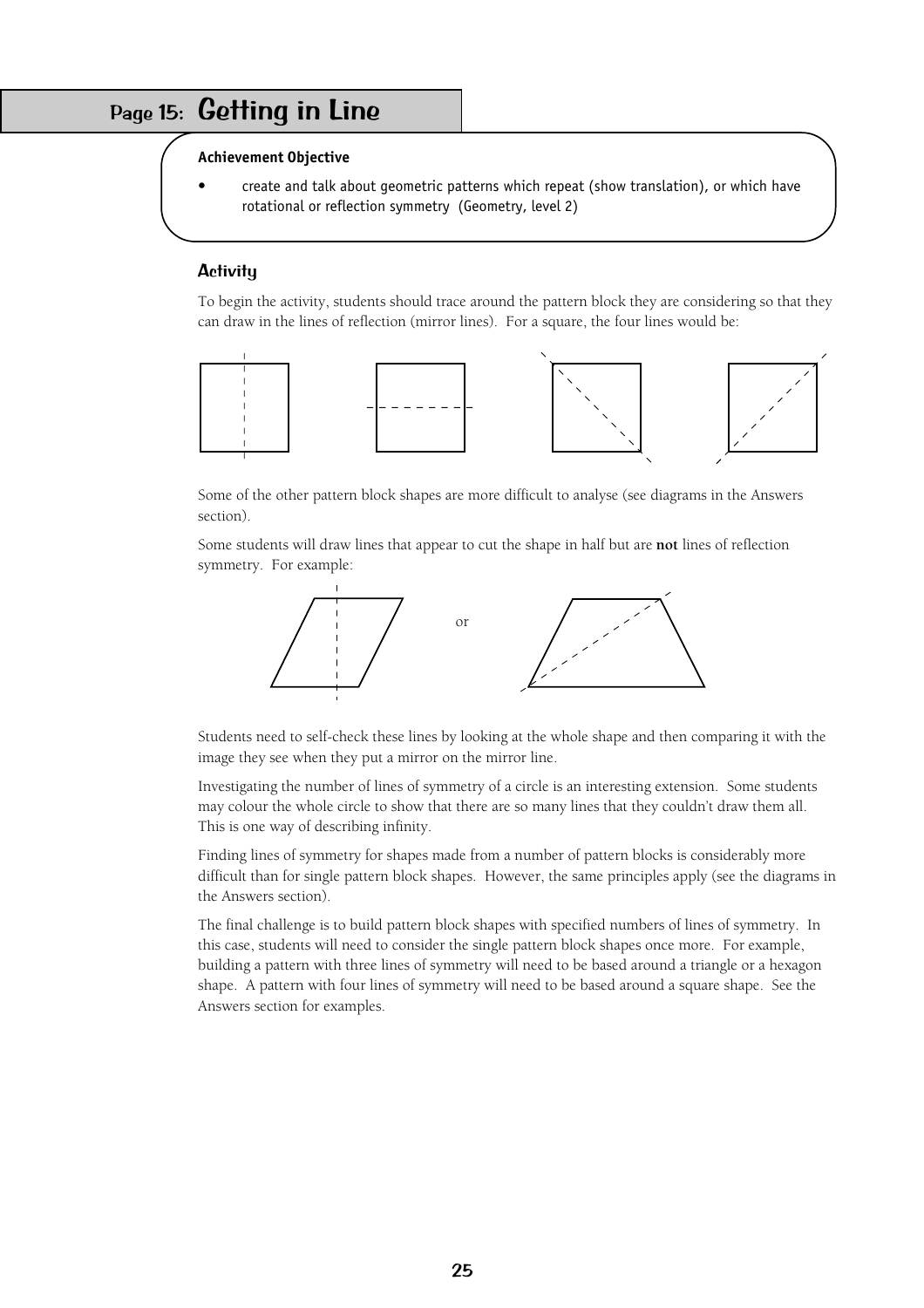# <span id="page-25-0"></span>Page 16: Wrap It Up

## **Achievement Objective**

• create and talk about geometric patterns which repeat (show translation), or which have rotational or reflection symmetry (Geometry, level 2)

### **Activity**

This activity gets students to apply translational and rotational symmetry to create freeze-type patterns. The method suggested uses a printing block.

The patterns created by translation need to preserve the orientation of the figure. For example:



By contrast, the patterns created by rotation involve a change in orientation. For example:



Students may find that they can apply translation and rotation in combination. For example:



Another way of making patterns by reflection is to cut a tracing block from a square of card. Note that it is wise to mark the original corners of the square before cutting to help keep track of the original shape. For example:

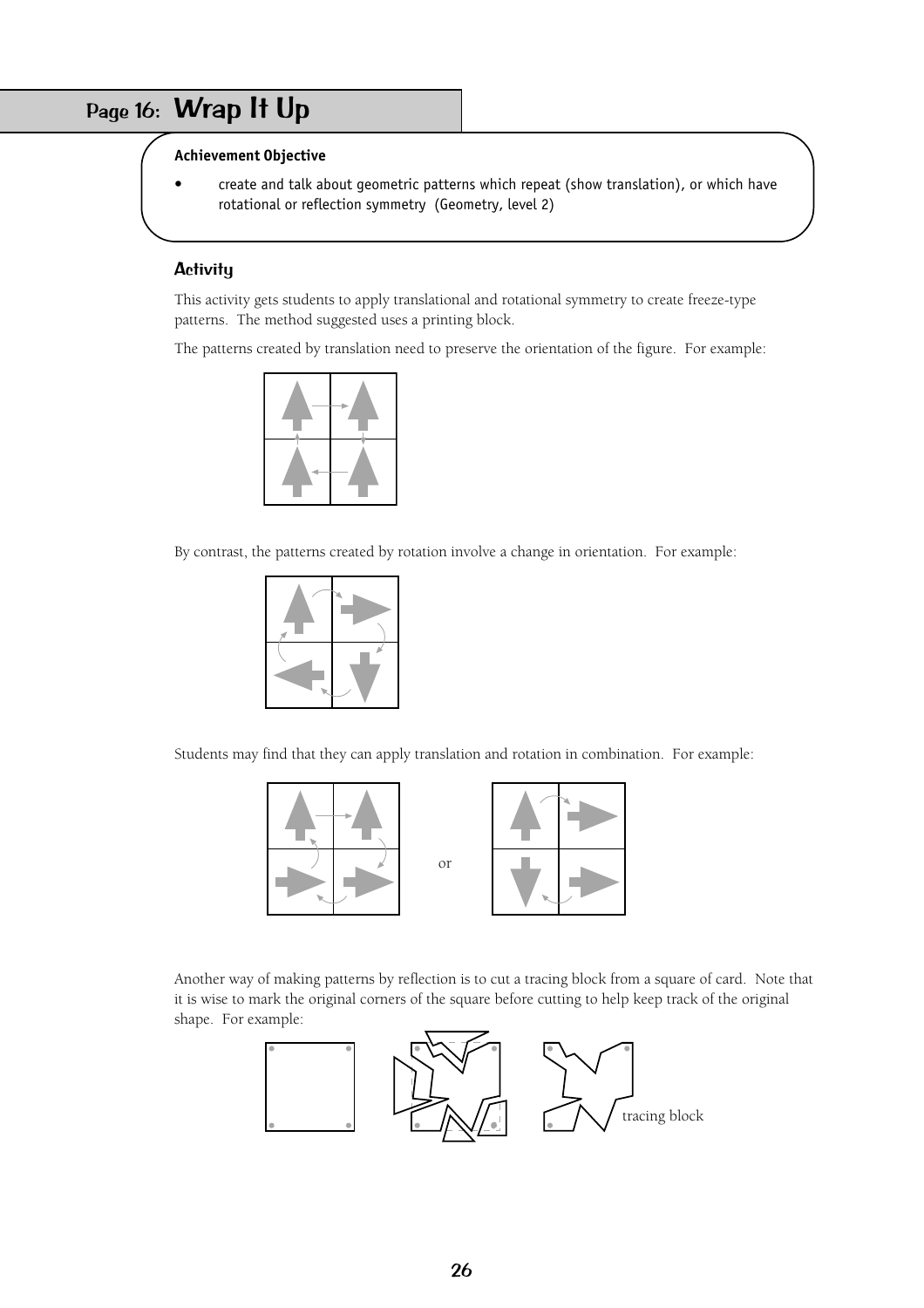

The pattern can be duplicated across the whole page by repeated reflection.

## <span id="page-26-0"></span>Page 17: Cut It Out

#### **Achievement Objective**

• create and talk about geometric patterns which repeat (show translation), or which have rotational or reflection symmetry (Geometry, level 2)

#### Activity One

Predicting the shape before opening it up is a key part of this activity. It focuses students on the likely attributes of the shape and is useful preparation for discussing symmetry.

Circles that are folded in half and cut up will always generate shapes with at least one line of reflection symmetry along the fold line. That is why mirror symmetry and fold symmetry are sometimes used synonymously. Note that a half-folded circle cut up may have two lines of symmetry if the cuts are made symmetrically. For example:



#### Activity Two

In a similar way, a circle that is folded into quarters and then cut will generate a shape that has at least two lines of reflection symmetry (along the fold lines) and half-turn symmetry. The example shown in this activity will look like this when it is opened up:



The pattern continues with circles that are folded into eighths and cut up. These shapes always have at least four lines of reflection symmetry and at least quarter-turn symmetry.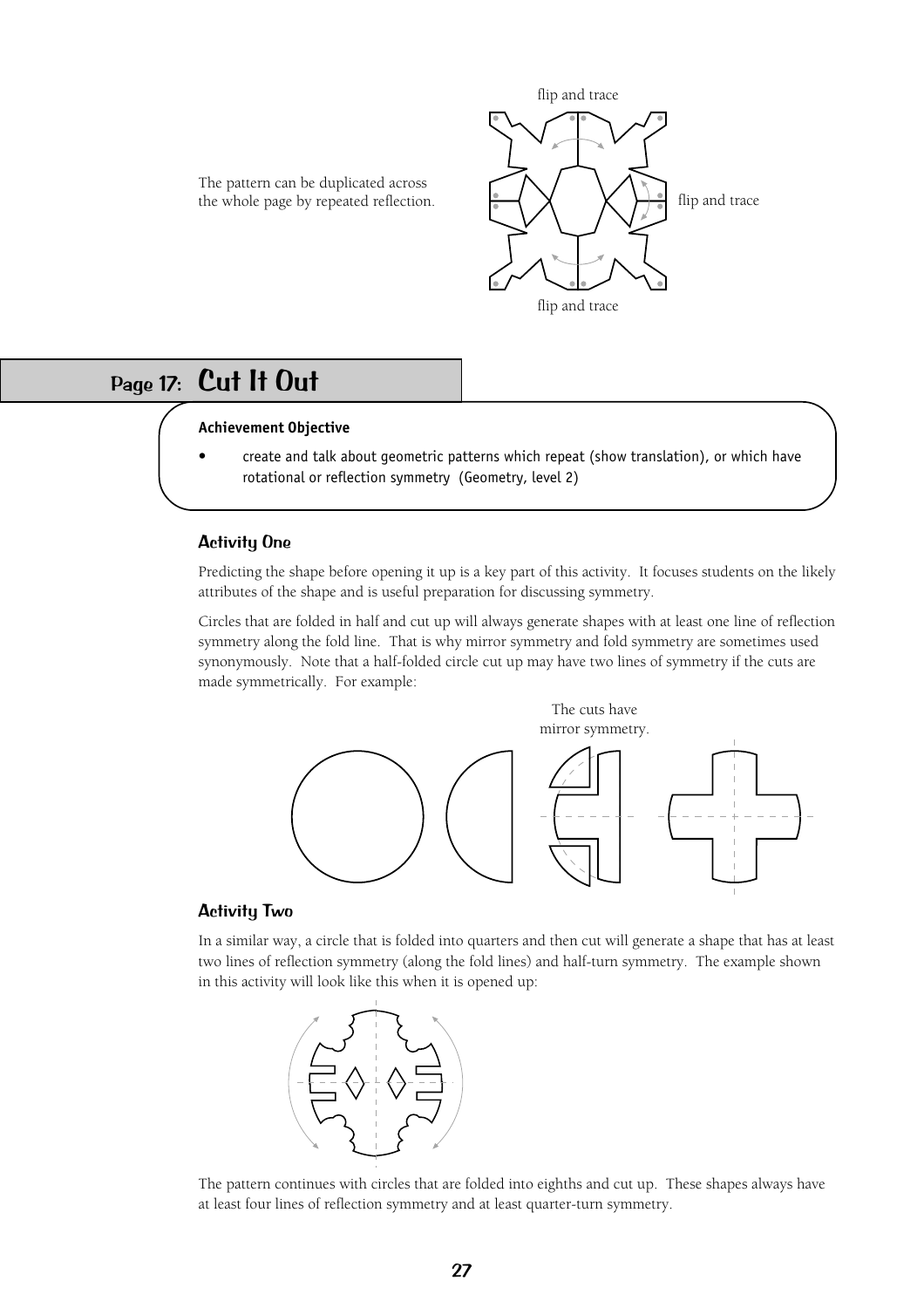# <span id="page-27-0"></span>Page 18: Hidden Shapes

#### **Achievement Objectives**

- make, name, and describe, using their own language and the language of geometry, everyday shapes and objects (Geometry, level 2)
- describe and interpret position, using the language of direction and distance (Geometry, level 2)
- make clockwise and anticlockwise turns (Geometry, level 2)

## Activity One

This is an excellent activity for developing visual memory and the use of geometric language. The level of difficulty of the task can be varied by altering the number of blocks used to make the figure. Discuss the appropriate names for the pattern blocks and their properties.

| Square (pl. squares)     | Four equal sides<br>Four right, internal angles (90°)             |
|--------------------------|-------------------------------------------------------------------|
| Trapezium (pl. trapezia) | Four sides<br>Only one pair of parallel sides                     |
| Rhombus (pl. rhombuses)  | Sides and opposite angles equal<br>A square is a special rhombus. |
| Hexagon (pl. hexagons)   | Six sides<br>A regular hexagon has six equal<br>sides and angles. |

Broaden students' understanding of these shapes by asking them to identify other figures. For example:



After a few attempts at this activity, get students to list the directional words that have been commonly used. This vocabulary might include words such as above, below, next to, left, right, on top, symmetrical, turn. Focus on the most efficient use of language by showing the students a figure made from blocks and getting them to write instructions for building it. Refine the instructions collectively to create a model for future games.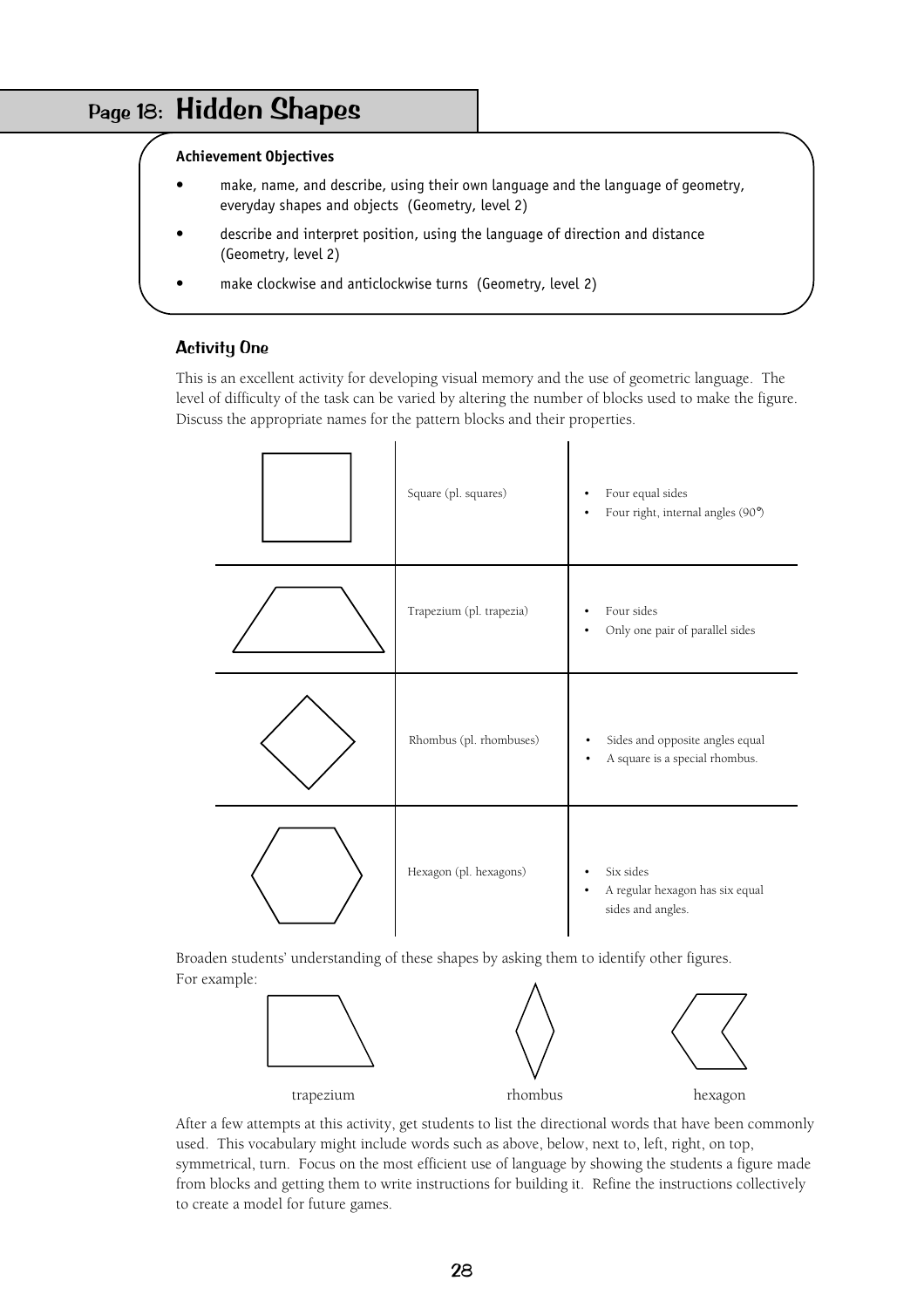#### Activity Two

Many students will need you to interpret the example of instructional language given on page 18. Getting students to act out a set of instructions involving quarter- and half-turns, both clockwise and anticlockwise, will be beneficial. A marching team's marching plan is a useful example of directional instructions. Relate quarter- and half-turns to the movement of the minute hand of an analogue clock and demonstrate that movement for students by moving the hand, using the knob at the back of the clock. Students can copy the clock hand movement with their own body turns.

More advanced students might be encouraged to use compass directions, especially if the activity is extended to outside the classroom. Maps of the school can be used for outside "treasure hunts". Drawing a co-ordinate system on the plan to provide an indicator of distance can also help.

## <span id="page-28-0"></span>Page 19: Follow That Thread

#### **Achievement Objective**

• create and talk about geometric patterns which repeat (show translation), or which have rotational or reflection symmetry (Geometry, level 2)

#### Activity One

The lines created by these curve-sketching activities create "envelopes" of well-known shapes (loci). A locus is a set of points often governed by a relationship or rule. For example, the lines in the square create the envelope of an ellipse. The more points that are marked on the outside of the square, the closer the envelope would come to approximating an ellipse.

The lines in the angle create the envelope of a parabola, which is the path of a ball when thrown in the air. The lines in the circle create the envelope of another circle. Again, a larger number of matching points on the circumference of the starting circle would make a shape that is closer to a circle.

Ask the students to identify symmetry in the envelope shapes. The ellipse has two lines of reflection symmetry, the parabola has one, and the circle has an infinite number of lines.



The circle has rotational symmetry of infinite order, and the ellipse has half-turn symmetry.

#### Activity Two

The lines of thread will create the envelope of a hyperbola:



The curves created in this activity are known as the conic sections (see the notes for page 1) as they can be created by cutting a cone with a single cut. Students might enjoy looking up these famous loci in an encyclopedia or on the Internet.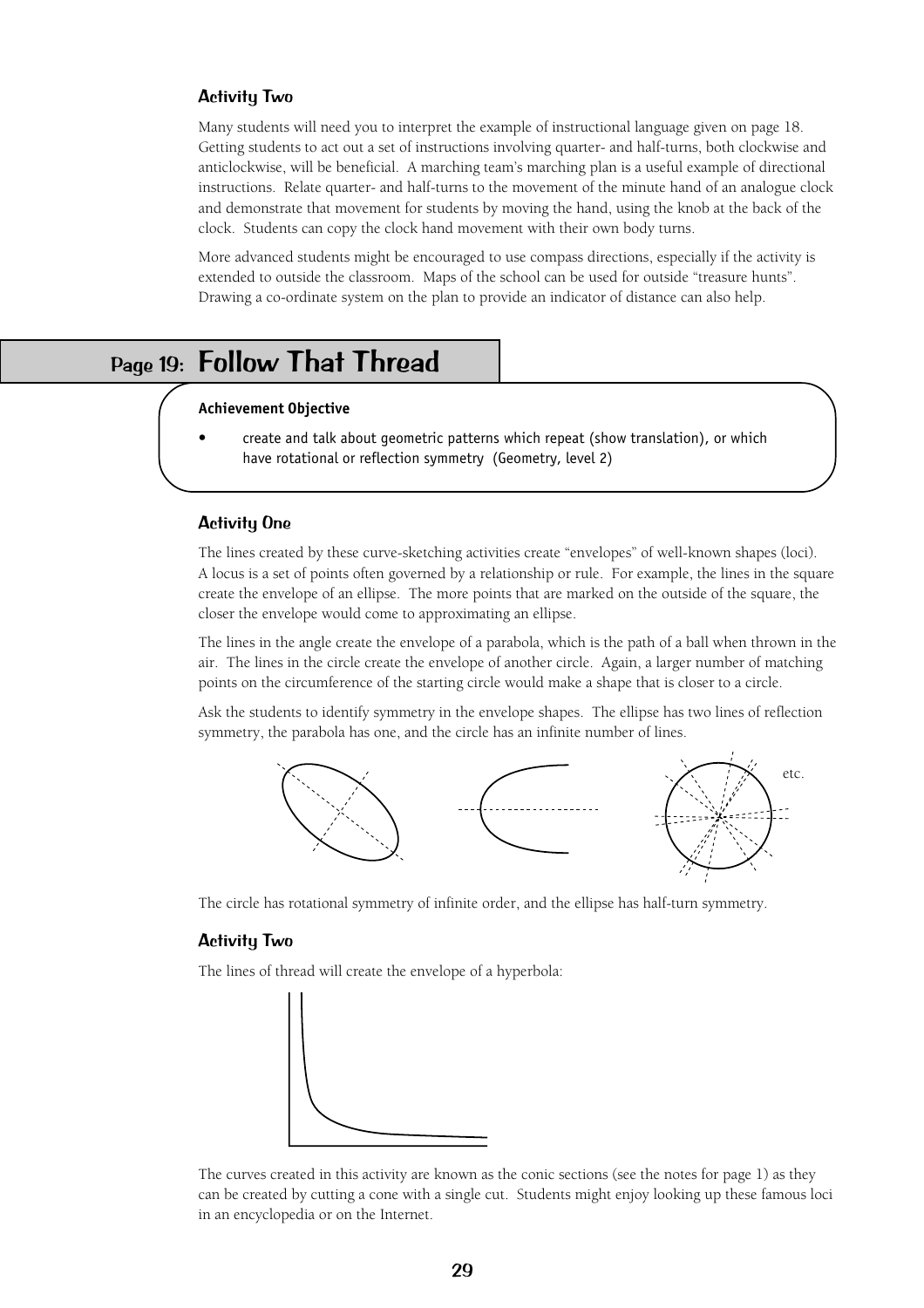# <span id="page-29-0"></span>Pages 20 and 21: Pirate Island

#### **Achievement Objective**

• describe and interpret position, using the language of direction and distance (Geometry, level 2)

#### Activity One

A copymaster of a map is included at the end of these notes. Students attempting this activity will need experience with compass directions, particularly the eight points north, south, east, west, northeast, north-west, south-east, and south-west. This is best learned by using a compass to identify north on a map of the school. Ask students to follow an instruction, for example, "Walk 20 metres southwest", and draw where they have travelled on their map. After some practice, they can play The Pirate Game, hiding treasure somewhere on the school grounds and writing a brief set of instructions so another group of students can find it. As a check, you can get the students to mark their journey on the map. Retain the map as a model answer.

As it stands, Pirate Island contains no reference to scale. For an extension to this activity, you could introduce a scale of 1 centimetre : 1 kilometre and tell students to calculate the distance of the journey to find the treasure. They may wish to draw a map of their own with accompanying instructions. Some discussion of land forms, such as lagoons, bays, peninsulas, and points, would be useful.

## <span id="page-29-1"></span>Page 22: Tumble Time

#### **Achievement Objective**

• describe and interpret position, using the language of direction and distance (Geometry, level 2)

#### Activity One

The aim of the activity is to have students visualise the movement of well-known shapes and get them to focus particularly on the path (locus) of a point or area at a fixed position on the shape. For example, the path of the point on the cube-shaped block in diagram **a** would be:



Encourage the students to attempt to draw the path of the marked point or area following successive quarter-turns in the case of quadrilaterals and third-turns in the case of the equilateral triangle.

Students can confirm their answers by making a two-dimensional model of each block from card and turning it along a ruler edge (as shown below).

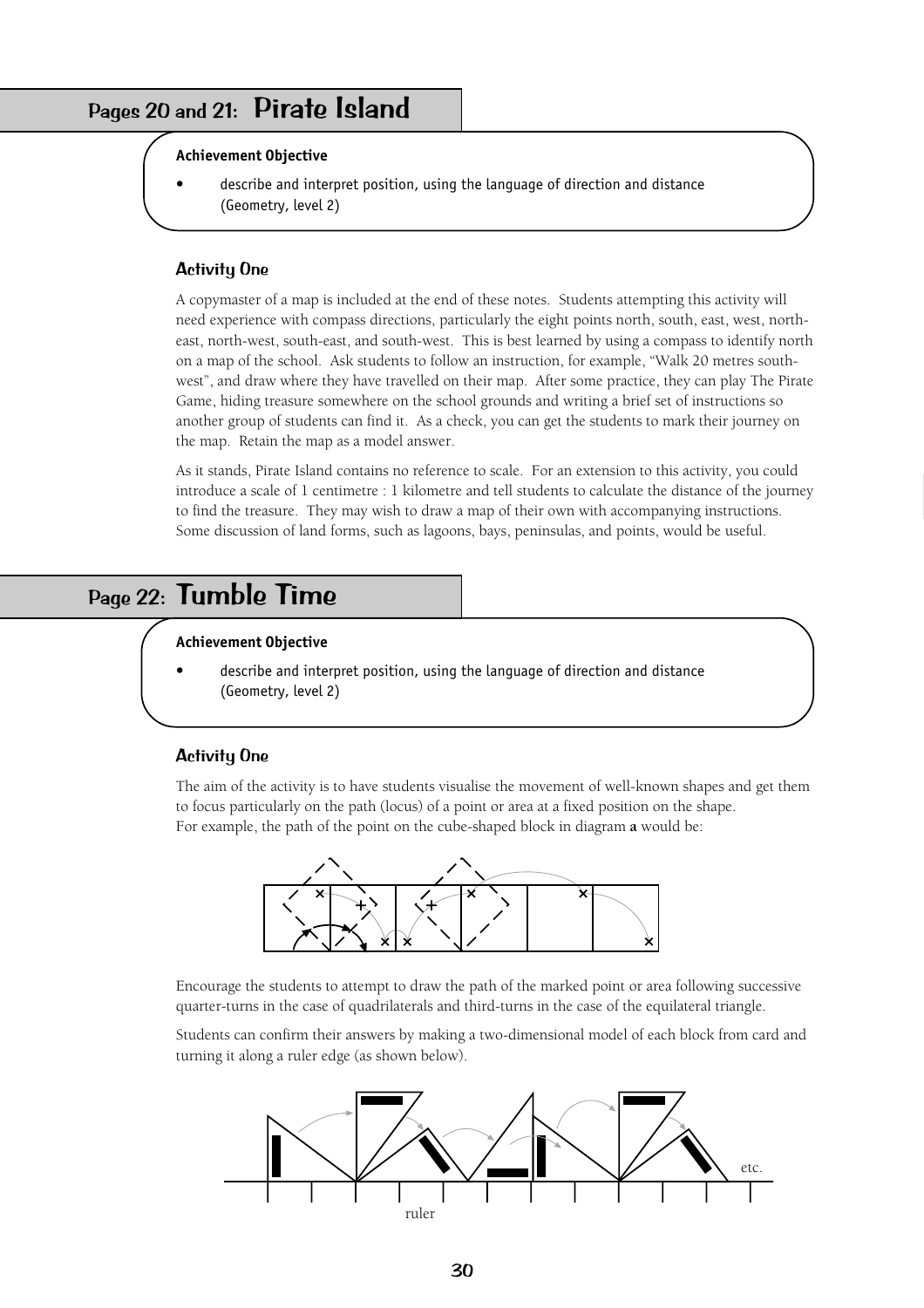Another way to find the path of a point is to bore a small hole in the card and use the end of a pencil to trace the curve as the whole shape is turned.

### Activity Two

The curved path traced by a point on the outer edge (circumference) of a circle as it turns is called a cycloid. Again, students can model this curve by cutting a circle from card and tracing the path of the point through a small hole. Encourage them to sketch what they think the curve will look like before experimenting:



The curve traced by a point on the circumference of an ellipse has similar characteristics, though the height of the curve depends on the location of the point. Once again, this characteristic is easily explored with a cardboard ellipse (see the diagram in the Answers section).

# <span id="page-30-0"></span>Page 23: Taking Flight

#### **Achievement Objectives**

- describe and interpret position, using the language of direction and distance (Geometry, level 2)
- make clockwise and anticlockwise turns (Geometry, level 2)

### Activity One

Students need to realise that the numbers beside the footprints represent the position of each successive step as it is taken. They may want to act out Lola's dance. The dance starts with the left foot moving off and involves the left foot tapping out to the side twice for steps 5–8 before the right foot leads off to the right at step 9. This move may confuse some students.

Using a grid to mark the distance and direction of Lola from her starting position (origin) may be useful.

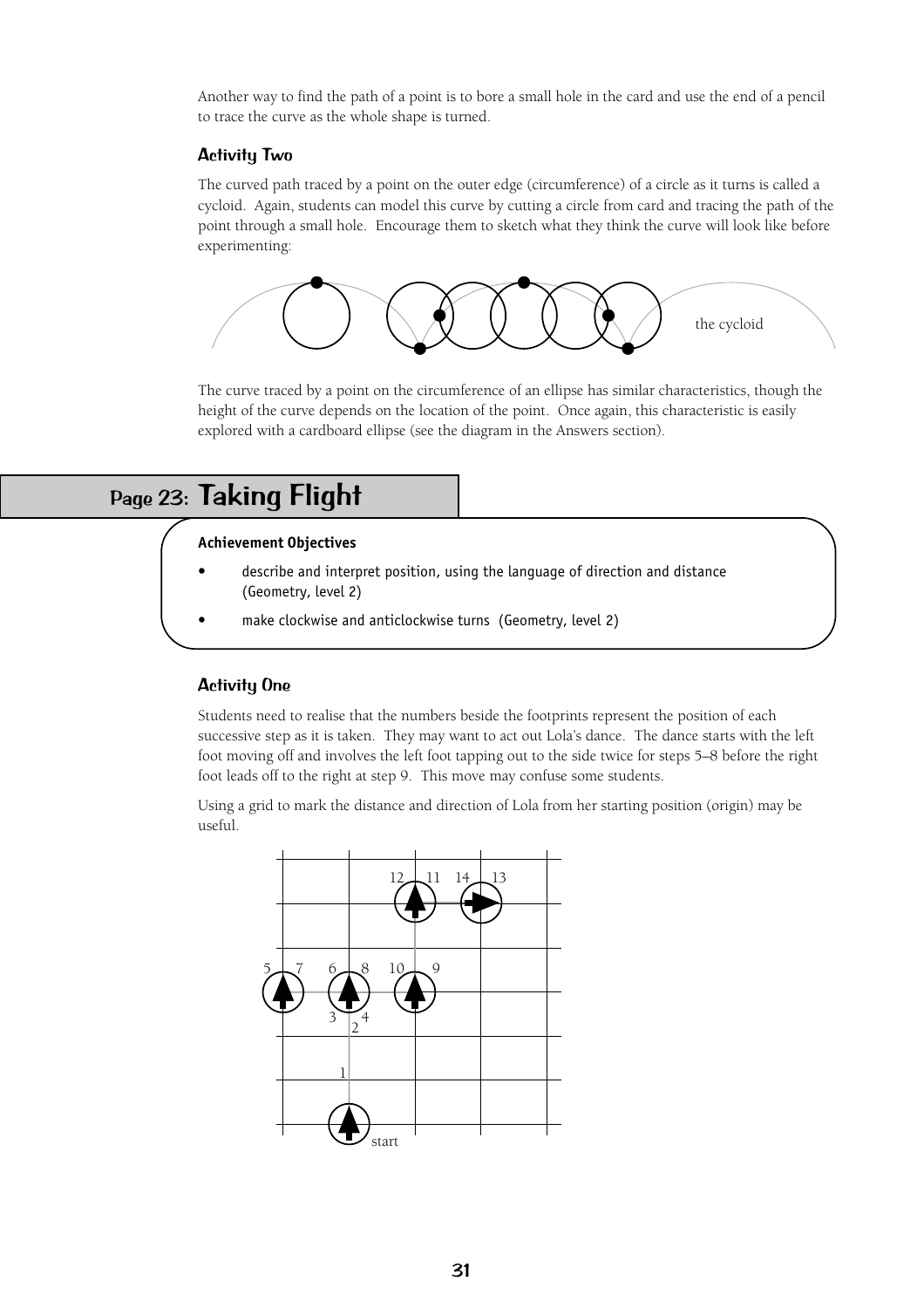The effect of Lola's routine is to move her four steps up and four steps to her right together with a quarter-turn clockwise. Four repetitions of the routine will bring her back to the start and have her facing in the original direction.

An interesting question to ask students is: "Why might it be important to return to your starting place in dancing?" The limitations of dancing in confined spaces make this necessary, as does the need to be within earshot of the music.

Students may want to design their own dances that return them to their original starting position and direction.

### Activity Two

The flight path of a tennis ball and the path of a water jet are parabolas, as discussed in the notes for pages 1 and 19. Both paper planes and frisbees are subject to air flows and to variations in their speed and angle of flight. Ask students to try to explain patterns in the flight path they see. For example, the graph below might describe the flight of a paper dart:



Ribbons can make many different patterns. Students can see some of the different patterns in rhythmic gymnastic displays from the Olympic or Commonwealth Games.

Students could try using other objects and comparing their flight paths with the objects suggested on this page. For example:



The shuttlecock has more wind resistance than the tennis ball, and so it loses momentum faster.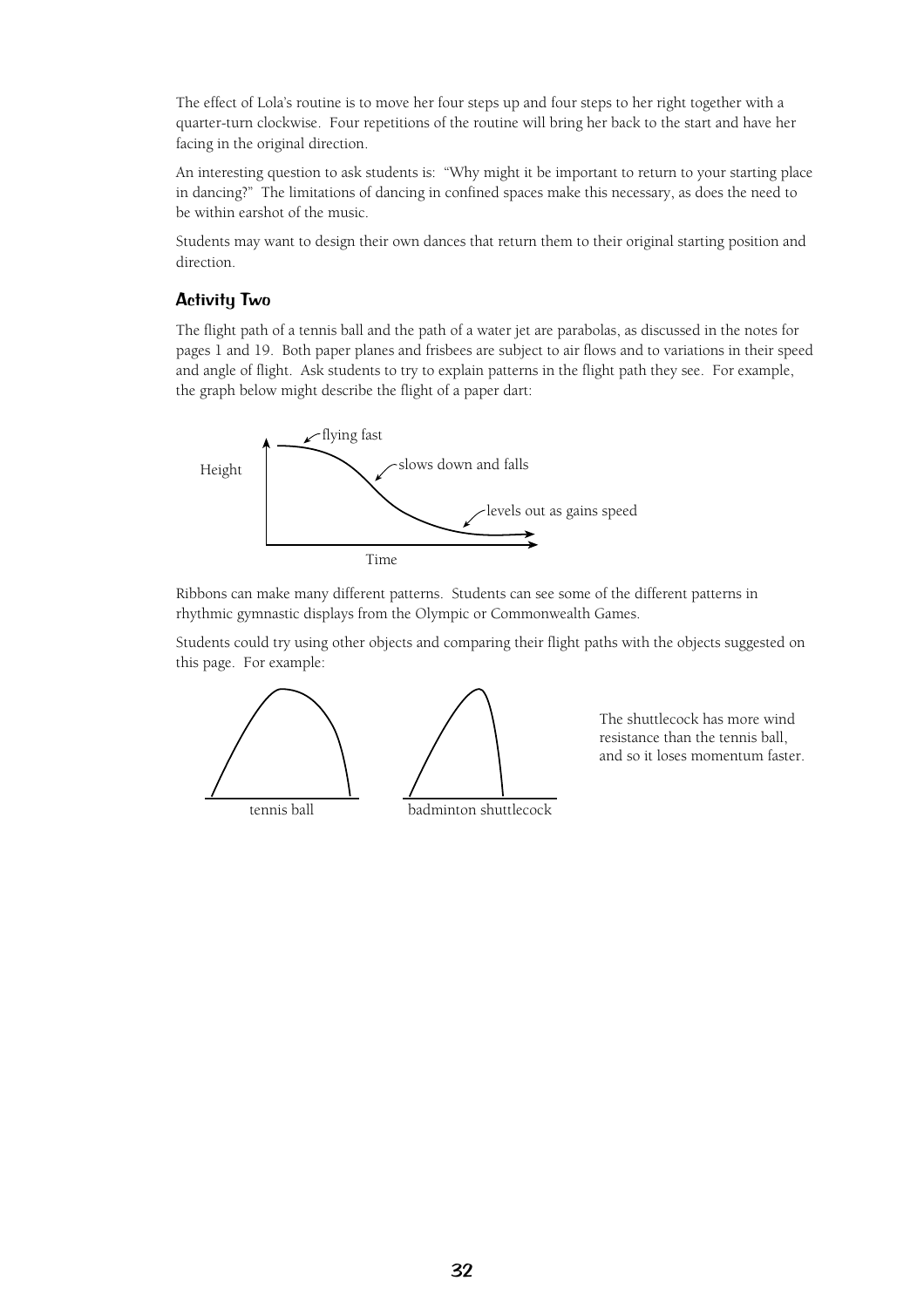# <span id="page-32-0"></span>Page 24: Cutting Corners

#### **Achievement Objective**

make, name, and describe, using their own language and the language of geometry, everyday shapes and objects (Geometry, level 2)

"Solids of revolution" are created when a flat (two-dimensional) shape is rotated about an axis.

## Activity One

As the circle turns, its rotational image is a sphere, like the shape of a basketball or a planet.

## Activity Two

The rotational image of a rectangle is a cylinder.







## Activity Three

The rotational image of the triangle is a cone.

Students may wish to investigate the rotational images of other shapes, such as:



Some examples of solids of revolution are woodturning on a lathe and figure skating.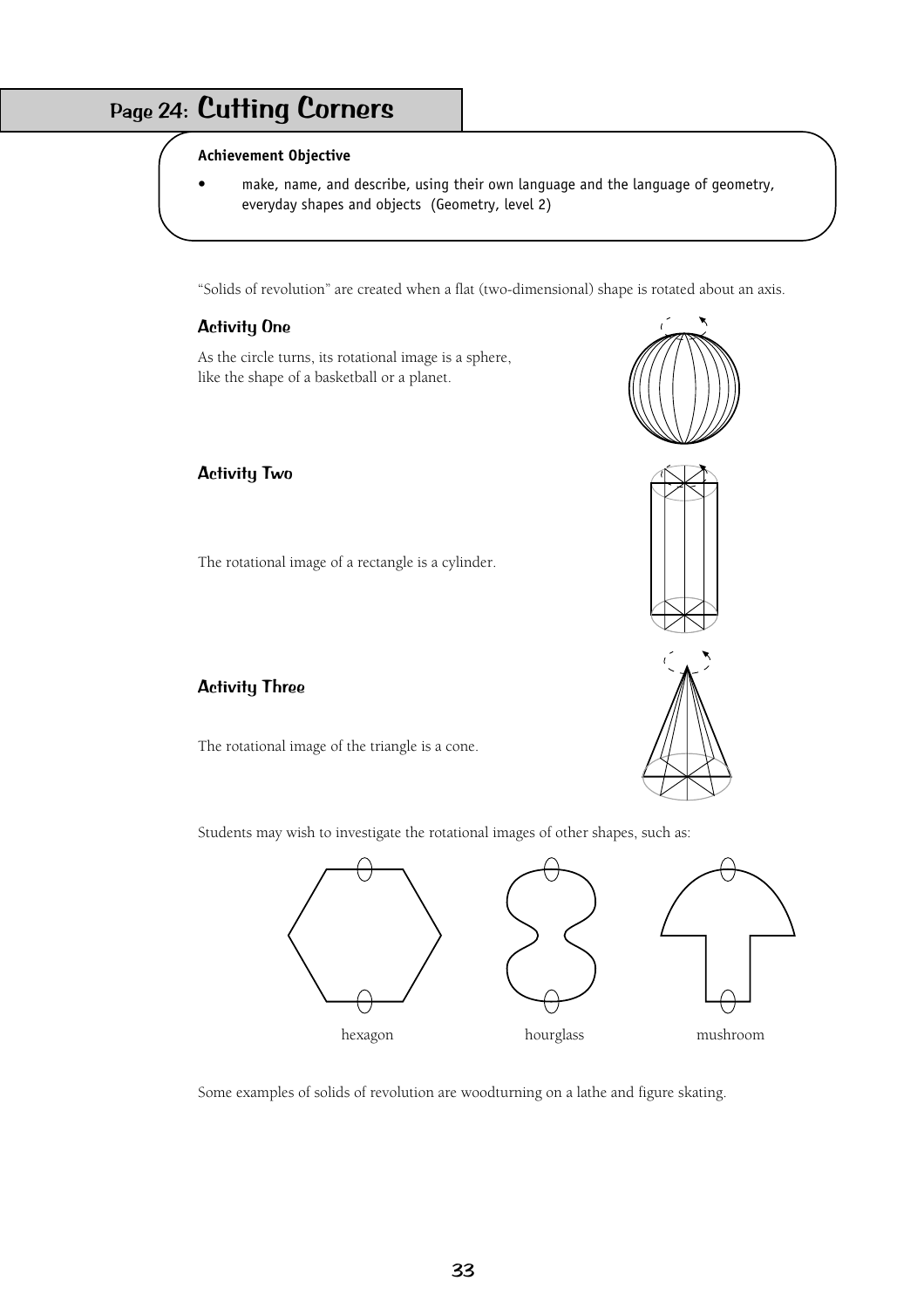